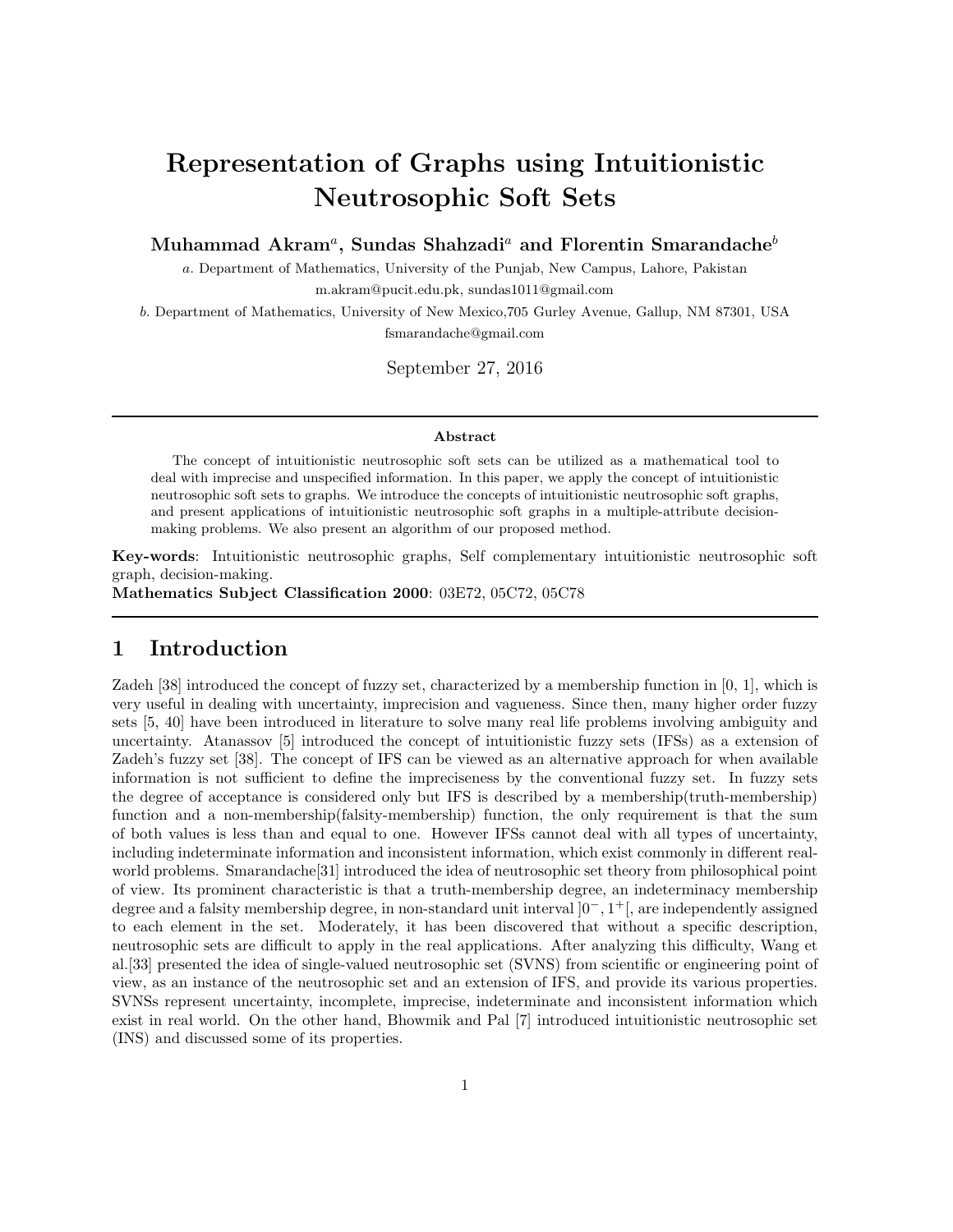Molodtsov [26] introduced soft set theory as a new mathematical tool for dealing with imprecision. Soft sets introduced by Molodtsov gave us new technique for dealing with uncertainty after specifying set of parameters. Soft sets has many applications in several fields including operations research, decisionmaking, probability theory, and smoothness of functions, measurement theory [10, 12, 13]. Some new operations are proposed for defining soft sets [26]. Maji et al [21, 22, 24] proposed fuzzy soft sets, intuitionistic fuzzy soft sets (IFSSs) and neutrosophic soft sets (NSSs) by combining fuzzy, intuitionistic fuzzy and neutrosophic set theories with soft set theory. Said and Smarandache [30] proposed intuitionistic neutrosophic soft set (INSSs) and its application in decision making-problems. Broumi [11] introduced generalized neutrosophic soft set. Sahin and Kucuk [32] defined similarity and entropy of neutrosophic soft set. Ye [37] proposed correlation coefficients of neutrosophic soft set and its application in decisionmaking problem. Ye [36] also defined multi criteria decision-making method using aggregation operators. Akram and Nawaz [1] have introduced the concept of soft graphs and some operation on soft graphs. Certain concepts of fuzzy soft graphs and intuitionistic fuzzy soft graphs are discussed in [2, 3, 29]. Akram and Shahzadi [4] have introduced neutrosophic soft graphs. In this paper, we apply the concept of intuitionistic neutrosophic soft sets to graphs. We introduce the notions of intuitionistic neutrosophic soft graphs and present applications of intuitionistic neutrosophic soft graphs in a multiple-attribute decision-making problems.

## 2 Intuitionistic neutrosophic soft graphs

**Definition 2.1.** [30] Let U be an initial universe, and let P be the set of all parameters.  $\mathcal{N}(U)$  denotes the set of all INSSs of U. Let N be a subset of P. A pair  $(F, N)$  is called an *intuitionistic neutrosophic* soft set INSS over U.

Let  $\mathcal{N}(V)$  denotes the set of all INSSs of V and  $\mathcal{N}(E)$  denotes the set of all INSSs of E.

**Definition 2.2.** An intuitionistic neutrosophic soft graph on a nonempty V is an ordered 3-tuple  $\mathbb{G} =$  $(F, K, N)$  such that

- 1. N is a non-empty set of parameters,
- 2.  $(F, N)$  is an INSS over V,
- 3.  $(K, N)$  is an intuitionistic neutrosophic soft relation on V, i.e.,  $K: N \to \mathcal{N}(V \times V)$ , where  $\mathcal{N}(V \times V)$ is intuitionistic neutrosophic power set,
- 4.  $(F(e), K(e))$  is an ING for all  $e \in N$ .

That is,

$$
T_{K(e)}(xy) \le \min\{T_{F(e)}(x), T_{F(e)}(y)\},
$$
  

$$
I_{K(e)}(xy) \le \min\{I_{F(e)}(x), I_{F(e)}(y)\},
$$
  

$$
F_{K(e)}(xy) \le \max\{F_{F(e)}(x), F_{F(e)}(y)\},
$$

such that  $0 \leq T_{K(e)}(xy) + I_{K(e)}(xy) + F_{K(e)}(xy) \leq 2 \ \forall \ e \in N, \ x, y \in V$ .

The intuitionistic neutrosophic graph (ING)  $(F(e), K(e))$  is denoted by  $\mathbb{H}(e)$ . Note that  $T_{K(e)}(xy) =$  $I_{K(e)}(xy) = 0$  and  $F_{K(e)}(xy) = 1$  for all  $xy \in V \times V - E$ ,  $e \notin N$ .  $(F, N)$  is called an intuitionistic neutrosophic soft vertex and  $(K, N)$  is called an intuitionistic neutrosophic soft edge. Thus,  $((F, N), (K, N))$  is called an INSG if

$$
T_{K(e)}(xy) \le \min\{T_{F(e)}(x), T_{F(e)}(y)\},\
$$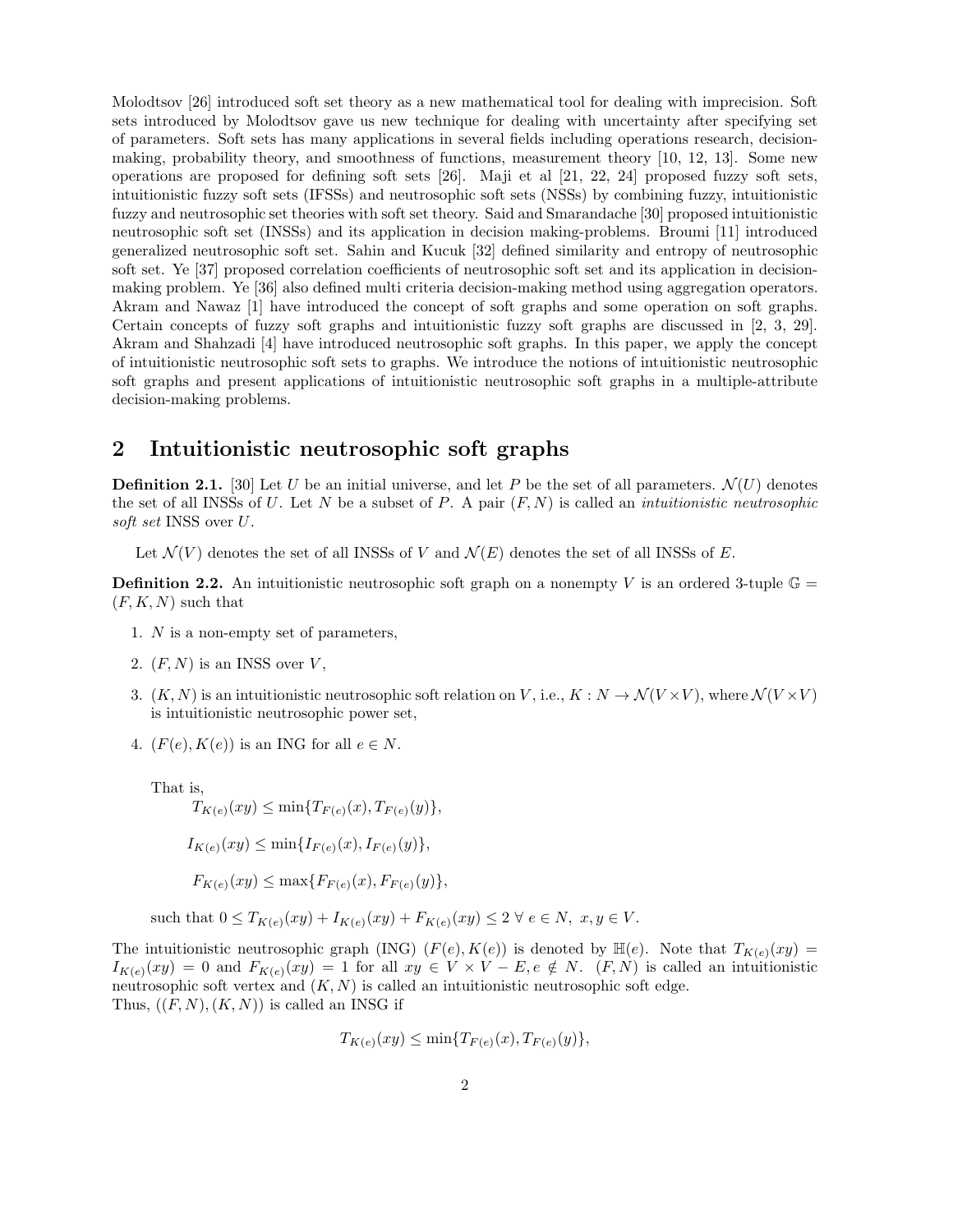$$
I_{K(e)}(xy) \le \min\{I_{F(e)}(x), I_{F(e)}(y)\},
$$
  

$$
F_{K(e)}(xy) \le \max\{F_{F(e)}(x), F_{F(e)}(y)\},
$$

such that  $0 \leq T_{K(e)}(xy) + I_{K(e)}(xy) + F_{K(e)}(xy) \leq 2 \ \forall \ e \in N, \ x, y \in V$ . In other words, an INSG is a parameterized family of INGs. The class of all INSGs is denoted by  $\mathcal{INS}(G^*)$ . The order of an INSG is

$$
O(\mathbb{G}) = \Big(\sum_{e_i \in N} (\sum_{w \in V} T_{F(e_i)}(w)), \sum_{e_i \in N} (\sum_{w \in V} I_{F(e_i)}(w)), \sum_{e_i \in N} (\sum_{v \in V} F_{F(e_i)}(w))\Big).
$$

The size of an INSG is

$$
S(\mathbb{G}) = \Big( \sum_{e_i \in N} \big( \sum_{wv \in E} T_{K(e_i)}(wv) \big), \sum_{e_i \in N} \big( \sum_{wv \in E} I_{K(e_i)}(wv) \big), \sum_{e_i \in N} \big( \sum_{wv \in E} F_{K(e_i)}(wv) \big) \Big).
$$

Example 2.3. Consider a simple graph  $G^* = (V, E)$  such that  $V = \{w_1, w_2, w_3, w_4\}$  and  $E = \{w_1w_2, w_2w_3, w_4w_4\}$  $w_1w_3, w_1w_5$ , l. Let  $N = \{e_1, e_2, e_3\}$  be a set of parameters and let  $(F, N)$  be an INSS over V with intuitionistic neutrosophic approximation function  $F: N \to \mathcal{N}(V)$  defined by  $F(e_1) = \{(w_1, 0.4, 0.5, 0.3), (w_2, 0.5, 0.4, 0.6), (w_3, 0.6, 0.5, 0.4), \},\$  $F(e_2) = \{(w_1, 0.6, 0.2, 0.3), (w_3, 0.6, 0.5, 0.3), (w_5, 0.7, 0.5, 0.4)\},\$  $F(e_3) = \{(w_1, 0.8, 0.5, 0.4), (w_2, 0.5, 0.5, 0.3), (w_5, 0.6, 0.5, 0.4)\}\.$  Let  $(K, N)$  be an INSS over E with intuitionistic neutrosophic approximation function  $K : N \to \mathcal{N}(E)$  defined by  $K(e_1) = \{(w_1w_2, 0.3, 0.3, 0.6), (w_2w_3, 0.5, 0.4, 0.6)\},\$  $K(e_2) = \{(w_1w_3, 0.6, 0.2, 0.2), (w_1w_5, 0.6, 0.1, 0.4)\},\$  $K(e_3) = \{(w_1w_2, 0.4, 0.5, 0.4), (w_1w_3, 0.6, 0.5, 0.3)\}.$ 

Clearly,  $\mathbb{H}(e_1) = (F(e_1), K(e_1)), \mathbb{H}(e_2) = (F(e_2), K(e_2))$  and  $\mathbb{H}(e_3) = (F(e_3), K(e_3))$  are INGs corresponding to the parameters  $e_1$ ,  $e_2$  and  $e_3$ , respectively as shown in Figure 2.1.



Figure 2.1: Intuitionistic neutrosophic soft graph  $\mathbb{G} = {\mathbb{H}(e_1), \mathbb{H}(e_2), \mathbb{H}(e_3)}$ .

Hence  $\mathbb{G} = {\mathbb{H}(e_1), \mathbb{H}(e_2), \mathbb{H}(e_3)}$  is an INSG of  $G^*$ . Tabular representation of an INSG is given in Table 1.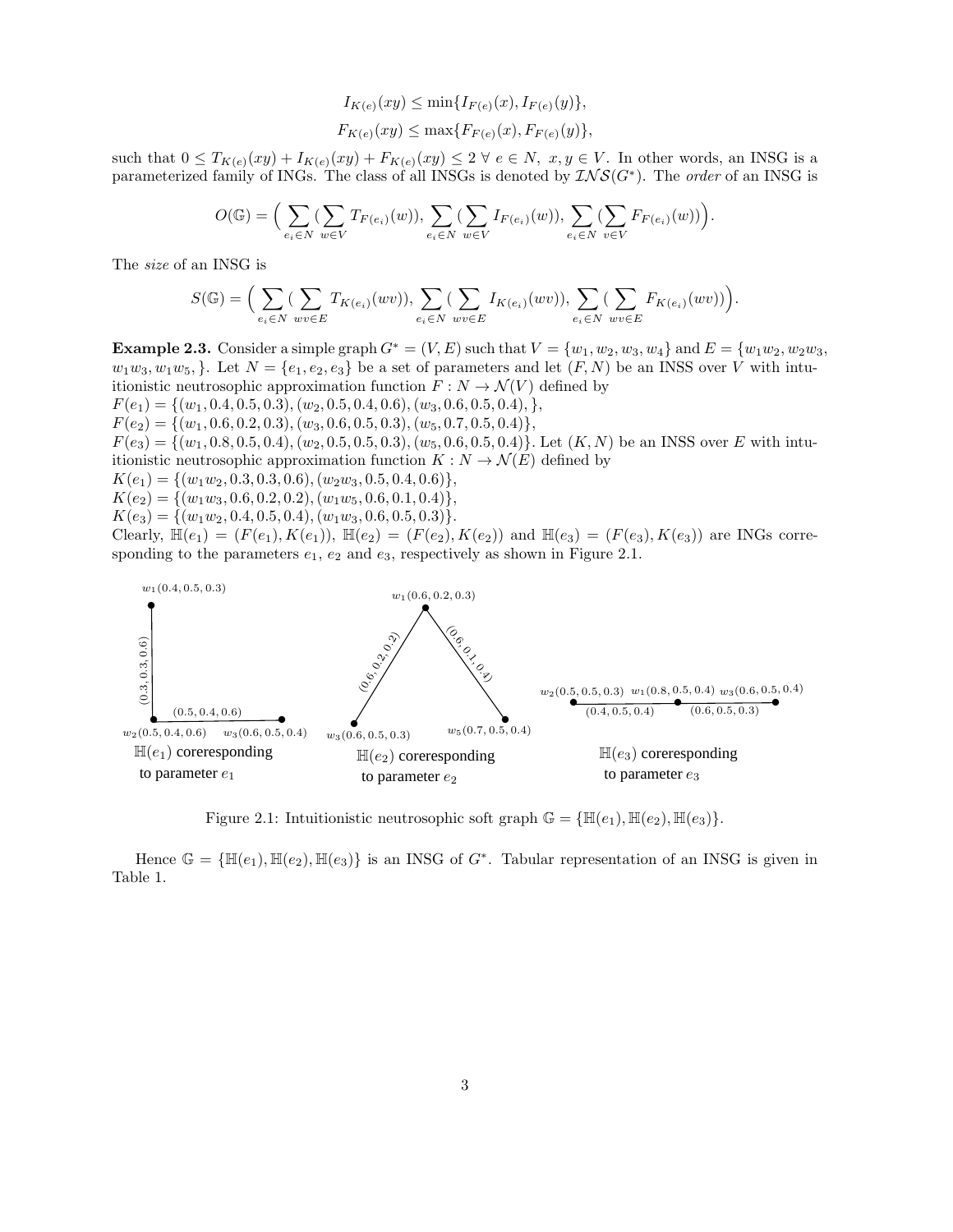| F              |                | $w_1$           | $w_2$           | $w_3$           | $w_4$           | $w_5$           |  |
|----------------|----------------|-----------------|-----------------|-----------------|-----------------|-----------------|--|
| e <sub>1</sub> |                | (0.4, 0.5, 0.3) | (0.5, 0.4, 0.6) | (0.6, 0.5, 0.4) | (0.0, 0.0, 0.0) | (0.0, 0.0, 0.0) |  |
| $e_2$          |                | (0.6, 0.2, 0.3) | (0.0, 0.0, 0.0) | (0.6, 0.5, 0.3) | (0.0, 0.0, 0.0) | (0.7, 0.5, 0.4) |  |
| $e_3$          |                | (0.8, 0.5, 0.4) | (0.5, 0.5, 0.3) | (0.6, 0.5, 0.4) | (0.0, 0.0, 0.0) | (0.0, 0.0, 0.0) |  |
|                |                |                 |                 |                 |                 |                 |  |
|                | Κ              | $w_1w_2$        | $w_2w_3$        | $w_1w_3$        | $w_1w_5$        |                 |  |
|                | e <sub>1</sub> | (0.3, 0.3, 0.6) | (0.5, 0.4, 0.6) | (0.0, 0.0, 0.0) | (0.0, 0.0, 0.0) |                 |  |
|                | e <sub>2</sub> | (0.0, 0.0, 0.0) | (0.0, 0.0, 0.0) | (0.6, 0.2, 0.2) | (0.6, 0.1, 0.4) |                 |  |
|                | $e_3$          | (0.4, 0.5, 0.4) | (0.0, 0.0, 0.0) | (0.6, 0.5, 0.3) | (0.0, 0.0, 0.0) |                 |  |

Table 1: Tabular representation of an intuitionistic neutrosophic soft graph.

The order of INSG is  $\mathbb{G}$  is  $O(\mathbb{G}) = ((0.4 + 0.5 + 0.6) + (0.6 + 0.6 + 0.7) + (0.8 + 0.5 + 0.6), (0.5 + 0.4 +$  $(0.5)+(0.2+0.5+0.5)+(0.5+0.5+0.5),(0.3+0.6+0.4)+(0.3+0.3+0.4)+(0.4+0.3+0.4)) = (5.3, 4.1, 3.4).$ The size of intuitionistic neutrosophic soft graph  $\mathbb{G}$  is  $S(\mathbb{G}) = ((0.3 + 0.5) + (0.6 + 0.6) + (0.4 + 0.6), (0.3 + 0.5))$  $(0.4) + (0.2 + 0.1) + (0.5 + 0.5), (0.6 + 0.6) + (0.2 + 0.4) + (0.4 + 0.3)) = (3.0, 2.0, 2.5).$ 

**Definition 2.4.** Let  $\mathbb{G}_1 = (F_1, K_1, N_1)$  and  $\mathbb{G}_2 = (F_2, K_2, N_2)$  be two INSGs of  $G_1^*$  and  $G_2^*$ , respectively. The Cartesian product of  $\mathbb{G}_1$  and  $\mathbb{G}_2$  is an INSG  $\mathbb{G} = \mathbb{G}_1 \times \mathbb{G}_2 = (F, K, N_1 \times N_2)$ , where  $(F = F_1 \times$  $F_2, N_1 \times N_2$ ) is an intuitionistic neutrosophic soft set over  $V = V_1 \times V_2$ ,  $(K = K_1 \times K_2, N_1 \times N_2)$  is an INSS over  $E = \{((w, v_1), (w, v_2)) : w \in V_1, (v_1, v_2) \in E_2\} \cup \{((w_1, v), (w_2, v)) : v \in V_2, (w_1, w_2) \in E_1\}$  and  $(F, K, N_1 \times N_2)$  is intuitionistic neutrosophic soft graph such that

- (i)  $T_{F(e_1,e_2)}(w,v) = T_{F_1(e_1)}(w) \wedge T_{F_2(e_2)}(v),$  $I_{F(e_1,e_2)}(w,v) = I_{F_1(e_1)}(w) \wedge I_{F_2(e_2)}(v),$  $F_{F(e_1,e_2)}(w,v) = F_{F_1(e_1)}(w) \vee F_{F_2(e_2)}(v) \vee (w,v) \in V, (e_1,e_2) \in N_1 \times N_2,$
- (ii)  $T_{K(e_1,e_2)}((w,v_1),(w,v_2)) = T_{F_1(e_1)}(w) \wedge T_{K_2(e_2)}(v_1,v_2),$  $I_{K(e_1,e_2)}((w,v_1),(w,v_2)) = I_{F_1(e_1)}(w) \wedge I_{K_2(e_2)}(v_1,v_2),$  $F_{K(e_1,e_2)}((w,v_1),(w,v_2)) = F_{F_1(e_1)}(w) \vee F_{K_2(e_2)}(v_1,v_2) \forall w \in V_1,(v_1,v_2) \in E_2,$
- (iii)  $T_{K(e_1,e_2)}((w_1,v),(w_2,v)) = T_{F_2(e_2)}(v) \wedge T_{K_1(e_1)}(w_1,w_2),$  $I_{K(e_1,e_2)}((w_1,v),(w_2,v)) = I_{F_2(e_2)}(v) \wedge I_{K_1(e_1)}(w_1,w_2),$  $F_{K(e_1,e_2)}((w_1,v),(w_2,v)) = F_{F_2(e_2)}(v) \vee F_{K_1(e_1)}(w_1,w_2) \forall v \in V_2, (w_1,w_2) \in E_1.$

 $\mathbb{H}(e_1, e_2) = \mathbb{H}_1(e_1) \times \mathbb{H}_2(e_2)$  for all  $(e_1, e_2) \in N_1 \times N_2$  are intuitionistic neutrosophic graphs.

**Definition 2.5.** The cross product of  $\mathbb{G}_1$  and  $\mathbb{G}_2$  is an INSG  $\mathbb{G} = \mathbb{G}_1 \circ \mathbb{G}_2 = (F, K, N_1 \times N_2)$ , where  $(F, N_1 \times N_2)$  is an INSS over  $V = V_1 \times V_2$ ,  $(K, N_1 \times N_2)$  is an INSS over  $E = \{((w_1, v_1), (w_2, v_2))\}$ :  $(w_1, w_2) \in E_1, (v_1, v_2) \in E_2$  and  $(F, K, N_1 \times N_2)$  is INSG such that

- (i)  $T_{F(e_1,e_2)}(w,v) = T_{F_1(e_1)}(w) \wedge T_{F_2(e_2)}(v),$  $I_{F(e_1,e_2)}(w,v) = I_{F_1(e_1)}(w) \wedge I_{F_2(e_2)}(v),$  $F_{F(e_1,e_2)}(w,v) = F_{F_1(e_1)}(w) \vee F_{F_2(e_2)}(v) \vee (w,v) \in V, (e_1,e_2) \in N_1 \times N_2$
- (ii)  $T_{K(e_1,e_2)}((w_1,v_1),(w_2,v_2)) = T_{K_1(e_1)}(w_1,w_2) \wedge T_{K_2(e_2)}(v_1,v_2),$  $I_{K(e_1,e_2)}((w_1,v_1),(w_2,v_2)) = I_{K_1(e_1)}(w_1,w_2) \wedge I_{K_2(e_2)}(v_1,v_2),$  $F_{K(e_1,e_2)}((w_1,v_1),(w_2,v_2)) = F_{K_1(e_1)}(w_1,w_2) \vee F_{K_2(e_2)}(v_1,v_2) \forall (w_1,w_2) \in E_1, (v_1,v_2) \in E_2.$

 $\mathbb{H}(e_1, e_2) = \mathbb{H}_1(e_1) \otimes \mathbb{H}_2(e_2)$  for all  $(e_1, e_2) \in N_1 \times N_2$  are intuitionistic neutrosophic graphs.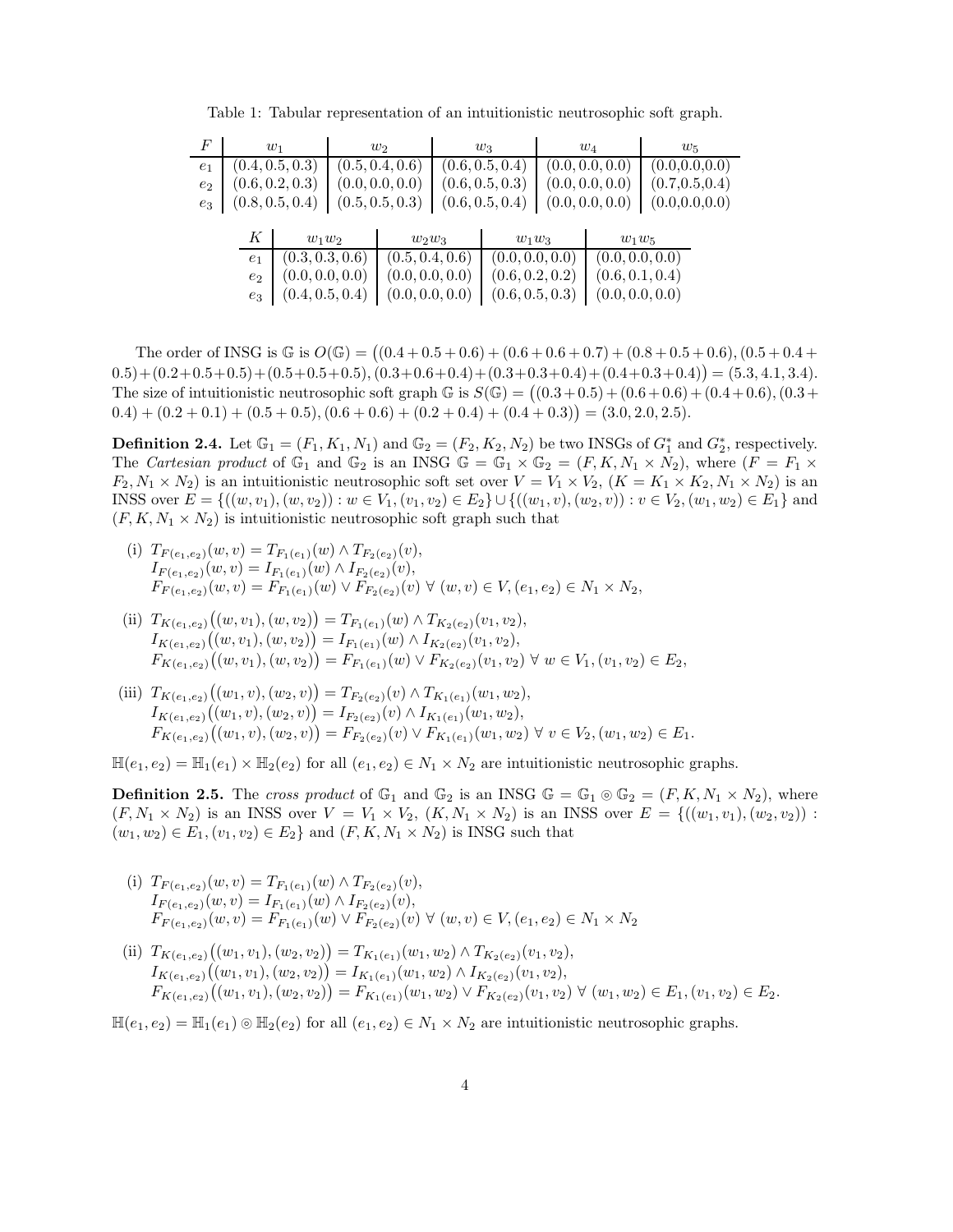**Definition 2.6.** The lexicographic product of  $\mathbb{G}_1$  and  $\mathbb{G}_2$  is an INSG  $\mathbb{G} = \mathbb{G}_1 \odot \mathbb{G}_2 = (F, K, N_1 \times N_2),$ where  $(F, N_1 \times N_2)$  is an INSS over  $V = V_1 \times V_2$ ,  $(K, N_1 \times N_2)$  is an INSS over  $E = \{((w, v_1), (w, v_2))\}$ :  $w \in V_1, (v_1, v_2) \in E_2 \cup \{((w_1, v_1), (w_2, v_2)) : (w_1, w_2) \in E_1, (v_1, v_2) \in E_2\}$  and  $(F, K, N_1 \times N_2)$  are INSGs such that

- (i)  $T_{F(e_1,e_2)}(w,v) = T_{F_1(e_1)}(w) \wedge T_{F_2(e_2)}(v),$  $I_{F(e_1,e_2)}(w,v) = I_{F_1(e_1)}(w) \wedge I_{F_2(e_2)}(v),$  $F_{F(e_1,e_2)}(w,v) = F_{F_1(e_1)}(w) \vee F_{F_2(e_2)}(v) \vee (w,v) \in V, (e_1,e_2) \in N_1 \times N_2,$
- (ii)  $T_{K(e_1,e_2)}((w,v_1),(w,v_2)) = T_{F_1(e_1)}(w) \wedge T_{K_2(e_2)}(v_1,v_2),$  $I_{K(e_1,e_2)}((w,v_1),(w,v_2)) = I_{F_1(e_1)}(w) \wedge I_{K_2(e_2)}(v_1,v_2),$  $F_{K(e_1,e_2)}((w,v_1),(w,v_2)) = F_{F_1(e_1)}(w) \vee F_{K_2(e_2)}(v_1,v_2) \forall w \in V_1, (v_1,v_2) \in E_2,$
- (iii)  $T_{K(e_1,e_2)}((w_1,v_1),(w_2,v_2)) = T_{K_1(e_1)}(w_1,w_2) \wedge T_{K_2(e_2)}(v_1,v_2),$  $I_{K(e_1,e_2)}((w_1,v_1),(w_2,v_2)) = I_{K_1(e_1)}(w_1,w_2) \wedge I_{K_2(e_2)}(v_1,v_2),$  $F_{K(e_1,e_2)}((w_1,v_1),(w_2,v_2)) = F_{K_1(e_1)}(w_1,w_2) \vee F_{K_2(e_2)}(v_1,v_2) \forall (w_1,w_2) \in E_1, (v_1,v_2) \in E_2.$

 $\mathbb{H}(e_1, e_2) = \mathbb{H}_1(e_1) \odot \mathbb{H}_2(e_2)$  for all  $(e_1, e_2) \in N_1 \times N_2$  are INGs.

**Definition 2.7.** The *strong product* of  $\mathbb{G}_1$  and  $\mathbb{G}_2$  is an INSG  $\mathbb{G} = \mathbb{G}_1 \otimes \mathbb{G}_2 = (F, K, N_1 \times N_2)$ , where  $(F, N_1 \times N_2)$  is an INSS over  $V = V_1 \times V_2$ ,  $(K, A \times N_2)$  is an INSS over  $E = \{((w, v_1), (w, v_2))$ :  $w \in V_1, (v_1, v_2) \in E_2 \} \cup \{((w_1, v), (w_2, v)) : v \in V_2, (w_1, w_2) \in E_1\} \cup \{((w_1, v_1), (w_2, v_2)) : (w_1, w_2) \in E_2\}$  $E_1,(v_1,v_2) \in E_2$  and  $(F,K,N_1 \times N_2)$  is INSG such that

- (i)  $T_{F(e_1,e_2)}(w,v) = T_{F_1(e_1)}(w) \wedge T_{F_2(e_2)}(v),$  $I_{F(e_1,e_2)}(w,v) = I_{F_1(e_1)}(w) \wedge I_{F_2(e_2)}(v),$  $F_{F(e_1,e_2)}(w,v) = F_{F_1(e_1)}(w) \vee F_{F_2(e_2)}(v) \vee (w,v) \in V, (e_1,e_2) \in N_1 \times N_2,$
- (ii)  $T_{K(e_1,e_2)}((w,v_1),(w,v_2)) = T_{F_1(e_1)}(w) \wedge T_{K_2(e_2)}(v_1,v_2),$  $I_{K(e_1,e_2)}((w,v_1),(w,v_2)) = I_{F_1(e_1)}(w) \wedge I_{K_2(e_2)}(v_1,v_2),$  $F_{K(e_1,e_2)}((w,v_1),(w,v_2)) = F_{F_1(e_1)}(w) \vee F_{K_2(e_2)}(v_1,v_2) \forall w \in V_1, (v_1,v_2) \in E_2,$
- (iii)  $T_{K(e_1,e_2)}((w_1,v),(w_2,v)) = T_{F_2(e_2)}(v) \wedge T_{K_1(e_1)}(w_1,w_2),$  $I_{K(e_1,e_2)}((w_1,v),(w_2,v)) = I_{F_2(e_2)}(v) \wedge I_{K_1(e_1)}(w_1,w_2),$  $F_{K(e_1,e_2)}((w_1,v),(w_2,v)) = F_{F_2(e_2)}(v) \vee F_{K_1(e_1)}(w_1,w_2) \forall v \in V_2, (w_1,w_2) \in E_1,$
- (iv)  $T_{K(e_1,e_2)}((w_1,v_1),(w_2,v_2)) = T_{K_1(e_1)}(w_1,w_2) \wedge T_{K_2(e_2)}(v_1,v_2),$  $I_{K(e_1,e_2)}((w_1,v_1),(w_2,v_2)) = I_{K_1(e_1)}(w_1,w_2) \wedge I_{K_2(e_2)}(v_1,v_2),$  $F_{K(e_1,e_2)}((w_1,v_1),(w_2,v_2)) = F_{K_1(e_1)}(w_1,w_2) \vee F_{K_2(e_2)}(v_1,v_2) \forall (w_1,w_2) \in E_1, (v_1,v_2) \in E_2.$

 $\mathbb{H}(e_1, e_2) = \mathbb{H}_1(e_1) \otimes \mathbb{H}_2(e_2)$  for all  $(e_1, e_2) \in N_1 \times N_2$  are INGs.

**Definition 2.8.** The composition of  $\mathbb{G}_1$  and  $\mathbb{G}_2$  is an INSG  $\mathbb{G} = \mathbb{G}_1[\mathbb{G}_2] = (F, K, N_1 \times N_2)$ , where  $(F, N_1 \times N_2)$  is an INSS over  $V = V_1 \times V_2$ ,  $(K, N_1 \times N_2)$  is an INSS over  $E = \{((w, v_1), (w, v_2)) : w \in V_1\}$  $V_1,(v_1,v_2) \in E_2\} \cup \{((w_1,v),(w_2,v)):v\in V_2,(w_1,w_2)\in E_1\} \cup \{((w_1,v_1),(w_2,v_2)):(w_1,w_2)\in E_1,v_1\neq 0\}$  $v_2$ } and  $(F, K, N_1 \times N_2)$  is INSG such that

- (i)  $T_{F(e_1,e_2)}(w,v) = T_{F_1(e_1)}(w) \wedge T_{F_2(e_2)}(v),$  $I_{F(e_1,e_2)}(w,v) = I_{F_1(e_1)}(w) \wedge I_{F_2(e_2)}(v),$  $F_{F(e_1,e_2)}(w,v) = F_{F_1(e_1)}(w) \vee F_{F_2(e_2)}(v) \vee (w,v) \in V, (e_1,e_2) \in N_1 \times N_2,$
- (ii)  $T_{K(e_1,e_2)}((w,v_1),(w,v_2)) = T_{F_1(e_1)}(w) \wedge T_{K_2(e_2)}(v_1,v_2),$  $I_{K(e_1,e_2)}((w,v_1),(w,v_2)) = I_{F_1(e_1)}(w) \wedge I_{K_2(e_2)}(v_1,v_2),$  $F_{K(e_1,e_2)}((w, v_1), (w, v_2)) = F_{F_1(e_1)}(w) \vee F_{K_2(e_2)}(v_1, v_2) \forall w \in V_1, (v_1, v_2) \in E_2$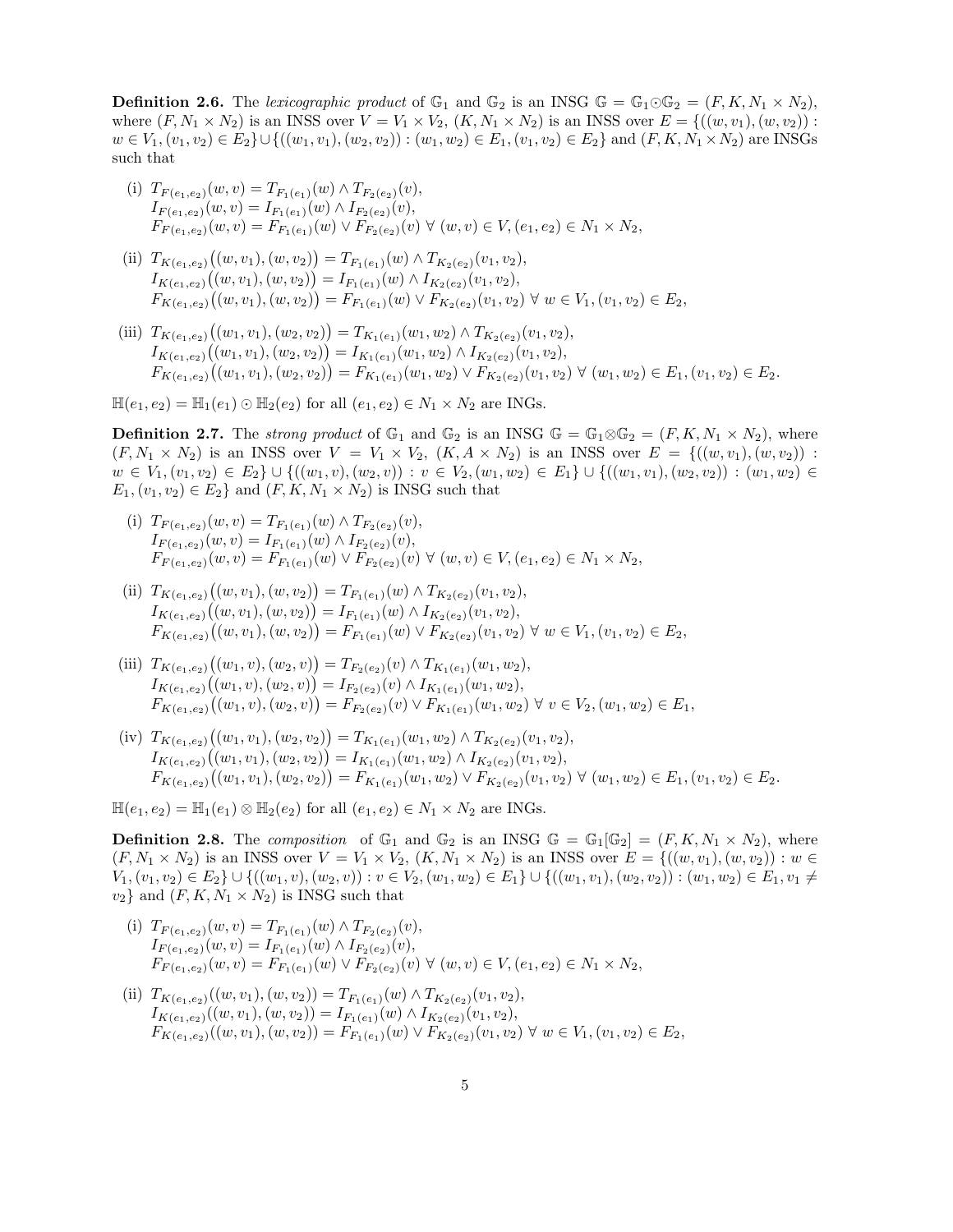- (iii)  $T_{K(e_1,e_2)}((w_1,v),(w_2,v)) = T_{F_2(e_2)}(v) \wedge T_{K_1(e_1)}(w_1,w_2),$  $I_{K(e_1,e_2)}((w_1,v),(w_2,v)) = I_{F_2(e_2)}(v) \wedge I_{K_1(e_1)}(w_1,w_2),$  $F_{K(e_1,e_2)}((w_1,v),(w_2,v)) = F_{F_2(e_2)}(v) \vee F_{K_1(e_1)}(w_1,w_2) \forall v \in V_2, (w_1,w_2) \in E_1,$
- (iv)  $T_{K(e_1,e_2)}((w_1,v_1),(w_2,v_2)) = T_{F_1(e_1)}(w_1,w_2) \wedge T_{F_2(e_2)}(v_1) \wedge T_{F_2(e_2)}(v_2),$  $I_{K(e_1,e_2)}((w_1,v_1),(w_2,v_2)) = I_{F_1(e_1)}(w_1,w_2) \wedge I_{F_2(e_2)}(v_1) \wedge I_{F_2(e_2)}(v_2),$  $F_{K(e_1,e_2)}((w_1,v_1),(w_2,v_2)) = F_{F_1(e_1)}(w_1,w_2) \vee F_{F_2(e_2)}(v_1) \vee F_{F_2(e_2)}(v_2) \forall (w_1,w_2) \in E_1$ , where  $v_1 \neq v_2$ .

 $\mathbb{H}(e_1, e_2) = \mathbb{H}_1(e_1)[\mathbb{H}_2(e_2)]$  for all  $(e_1, e_2) \in N_1 \times N_2$  are INGs.

Proposition 2.9. The Cartesian product, cross product, lexicographic product, strong product and composition of two INSGs is an ING.

**Definition 2.10.** Let  $\mathbb{G}_1 = (F_1, K_1, N_1)$  and  $\mathbb{G}_2 = (F_2, K_2, N_2)$  be two INSGs. The *intersection* of  $\mathbb{G}_1$ and  $\mathbb{G}_2$  is an INSG denoted by  $\mathbb{G} = \mathbb{G}_1 \cap \mathbb{G}_2 = (F, K, N_1 \cup N_2)$ , where  $(F, N_1 \cup N_2)$  is an INSS over  $V = V_1 \cap V_2$ ,  $(K, N_1 \cup N_2)$  is an INSS over  $E = E_1 \cap E_2$ , the truth-membership, indeterminacy-membership, and falsity-membership functions of  $\mathbb G$  for all  $w, v \in V$  defined by,

(i) 
$$
T_{F(e)}(v) = \begin{cases} T_{F_1(e)}(v) & \text{if } e \in N_1 - N_2; \\ T_{F_2(e)}(v) & \text{if } e \in N_2 - N_1; \end{cases}
$$
  
\n $I_{F(e)}(v) = \begin{cases} I_{F_1(e)}(v) \wedge T_{F_2(e)}(v), & \text{if } e \in N_1 \cap N_2. \\ I_{F_2(e)}(v) & \text{if } e \in N_1 - N_2; \end{cases}$   
\n $I_{F(e)}(v) = \begin{cases} I_{F_1(e)}(v) & \text{if } e \in N_2 - N_1; \\ I_{F_1(e)}(v) \wedge I_{F_2(e)}(v), & \text{if } e \in N_1 \cap N_2. \end{cases}$   
\n $F_{F(e)}(v) = \begin{cases} F_{F_1(e)}(v) & \text{if } e \in N_1 - N_2; \\ F_{F_2(e)}(v) & \text{if } e \in N_2 - N_1; \\ F_{F_1(e)}(v) \vee F_{F_2(e)}(v), & \text{if } e \in N_1 \cap N_2. \end{cases}$   
\n(ii)  $T_{K(e)}(wv) = \begin{cases} T_{K_1(e)}(wv) & \text{if } e \in N_1 - N_2; \\ T_{K_2(e)}(wv) & \text{if } e \in N_2 - N_1; \\ T_{K_1(e)}(wv) \wedge T_{K_2(e)}(wv), & \text{if } e \in N_1 - N_2; \\ I_{K_2(e)}(wv) & \text{if } e \in N_1 - N_2; \\ I_{K_1(e)}(wv) \wedge I_{K_2(e)}(wv), & \text{if } e \in N_1 \cap N_2. \end{cases}$   
\n $T_{K_1(e)}(wv) \wedge I_{K_2(e)}(wv), & \text{if } e \in N_1 \cap N_2. \end{cases}$ 

**Definition 2.11.** Let  $\mathbb{G}_1 = (F_1, K_1, N_1)$  and  $\mathbb{G}_2 = (F_2, K_2, N_2)$  be two INSGs. The union of  $\mathbb{G}_1$  and  $\mathbb{G}_2$ may or may not be INSG denoted by  $\mathbb{G} = \mathbb{G}_1 \cup \mathbb{G}_2 = (F, K, N_1 \cup N_2)$ , where  $(F, N_1 \cup N_2)$  is an INSS over  $V = V_1 \cup V_2$ ,  $(K, N_1 \cup N_2)$  is an INSS over  $E = E_1 \cup E_2$ , the truth-membership, indeterminacy-membership, and falsity-membership functions of  $\mathbb G$  for all  $w, v \in V$  defined by,

 $F_{K_2(e)}(wv)$  if  $e \in N_2 - N_1;$  $F_{K_1(e)}(wv) \vee F_{K_2(e)}(wv)$ , if  $e \in N_1 \cap N_2$ .

(i) 
$$
T_{F(e)}(v) = \begin{cases} T_{F_1(e)}(v) & \text{if } e \in N_1 - N_2; \\ T_{F_2(e)}(v) & \text{if } e \in N_2 - N_1; \\ T_{F_1(e)}(v) \vee T_{F_2(e)}(v), & \text{if } e \in N_1 \cap N_2. \end{cases}
$$
  
 $I_{F(e)}(v) = \begin{cases} I_{F_1(e)}(v) & \text{if } e \in N_1 - N_2; \\ I_{F_2(e)}(v) & \text{if } e \in N_2 - N_1; \\ I_{F_1(e)}(v) \wedge I_{F_2(e)}(v), & \text{if } e \in N_1 \cap N_2. \end{cases}$ 

 $F_{K(e)}(wv) =$ 

 $\left| \right|$  $\mathcal{L}$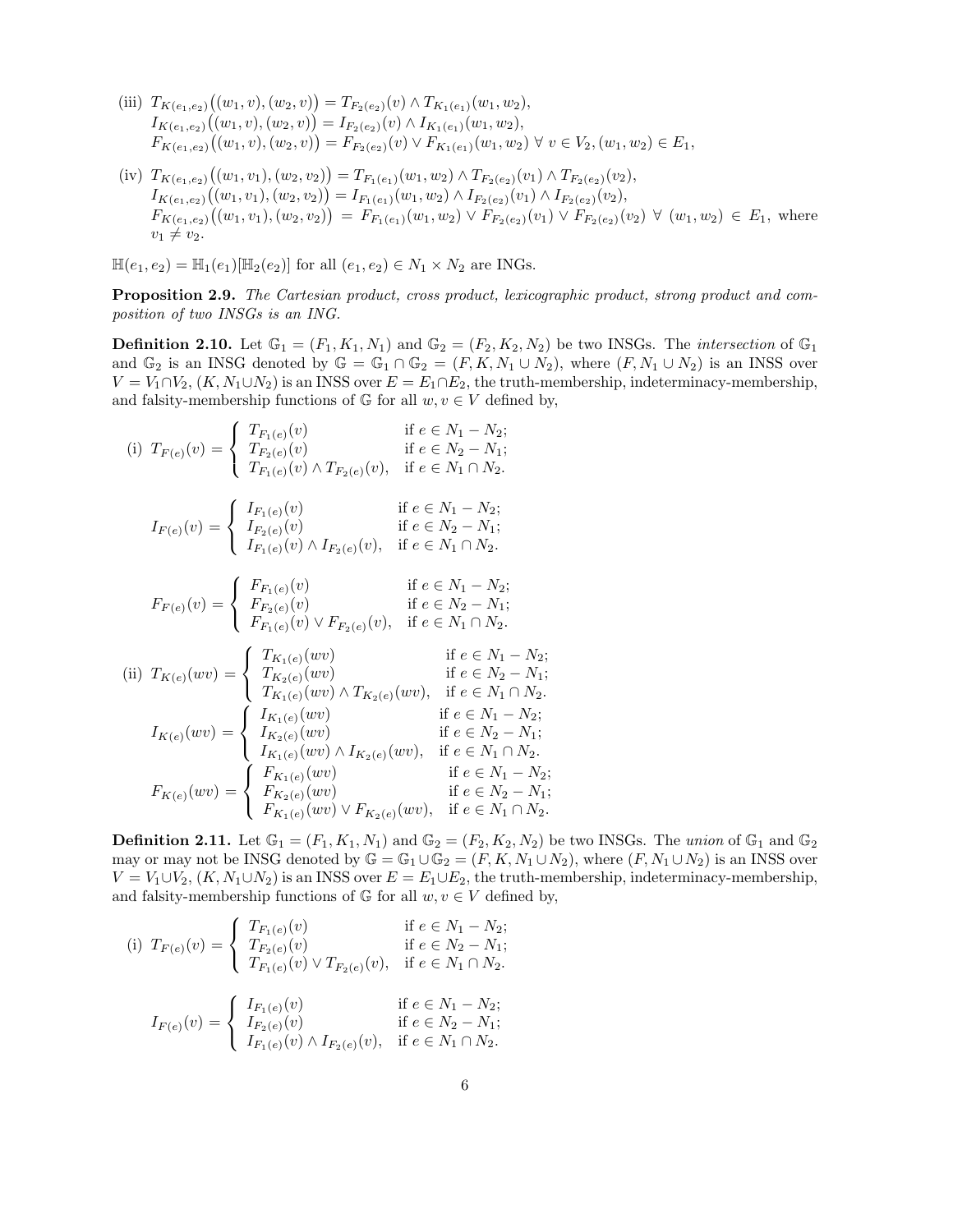$$
F_{F(e)}(v) = \begin{cases} F_{F_1(e)}(v) & \text{if } e \in N_1 - N_2; \\ F_{F_2(e)}(v) & \text{if } e \in N_2 - N_1; \end{cases}
$$
  
\n(ii) 
$$
T_{K(e)}(wv) = \begin{cases} T_{K_1(e)}(wv) \wedge F_{F_2(e)}(v), & \text{if } e \in N_1 \cap N_2. \\ T_{K_2(e)}(wv) & \text{if } e \in N_1 - N_2; \end{cases}
$$
  
\n
$$
I_{K(e)}(wv) = \begin{cases} T_{K_1(e)}(wv) & \text{if } e \in N_2 - N_1; \\ T_{K_1(e)}(wv) \vee T_{K_2(e)}(wv), & \text{if } e \in N_1 \cap N_2. \end{cases}
$$
  
\n
$$
I_{K(e)}(wv) = \begin{cases} I_{K_1(e)}(wv) & \text{if } e \in N_1 - N_2; \\ I_{K_2(e)}(wv) & \text{if } e \in N_2 - N_1; \\ I_{K_1(e)}(wv) \wedge I_{K_2(e)}(wv), & \text{if } e \in N_1 \cap N_2. \end{cases}
$$
  
\n
$$
F_{K(e)}(wv) = \begin{cases} F_{K_1(e)}(wv) & \text{if } e \in N_1 - N_2; \\ F_{K_2(e)}(wv) & \text{if } e \in N_2 - N_1; \\ F_{K_1(e)}(wv) \wedge F_{K_2(e)}(wv), & \text{if } e \in N_1 \cap N_2. \end{cases}
$$

**Remark 2.12.** Let  $\mathbb{G}_1$  and  $\mathbb{G}_2$  be two INSG over  $G^*$  then  $\mathbb{G}_1 \cup \mathbb{G}_2$  may or may not be INSG.

**Definition 2.13.** Let  $\mathbb{G}_1$  and  $\mathbb{G}_2$  be two INSGs. The join of  $\mathbb{G}_1$  and  $\mathbb{G}_2$  may or may not be intuitionistic neutrosophic soft graph denoted by  $\mathbb{G}_1 + \mathbb{G}_2 = (F_1 + F_2, K_1 + K_2, N_1 \cup N_2)$ , where  $(F_1 + F_2, N_1 \cup N_2)$ is an intuitionistic neutrosophic soft set over  $V_1 \cup V_2$ ,  $(K_1 + K_2, N_1 \cup N_2)$  is an INSS over  $E_1 \cup E_2 \cup E'_2$ defined by

- (i)  $(F_1 + F_2, N_1 \cup N_2) = (F_1, N_1) \cup (F_2, N_2),$
- (ii)  $(K_1 + K_2, N_1 \cup N_2) = (K_1, N_1) \cup (K_2, N_2)$  if  $wv \in E_1 \cup E_2$ , where  $e \in N_1 \cap N_2, wv \in E$ , and  $E'$  is the set of all edges joining the vertices of  $V_1$  and  $V_2$ , the truth-membership, indeterminacy-membership, and falsity-membership functions are defined by

$$
T_{K_1+K_2(e)}(wv) = \min\{T_{F_1(e)}(w), T_{F_2(e)}(v)\},
$$
  
\n
$$
I_{K_1+K_2(e)}(wv) = \min\{I_{F_1(e)}(w), I_{F_2(e)}(v)\},
$$
  
\n
$$
F_{K_1+K_2(e)}(wv) = \max\{F_{F_1(e)}(w), F_{F_2(e)}(v)\} \forall wv \in \mathring{E}.
$$

**Proposition 2.14.** If  $\mathbb{G}_1$  and  $\mathbb{G}_2$  are two INSGs then their join  $\mathbb{G}_1 + \mathbb{G}_2$  may or may not be intuitionistic neutrosophic soft graph.

**Definition 2.15.** The *complement* of an INSG  $\mathbb{G} = (F, K, N)$  denoted by  $\mathbb{G}^c = (F^c, K^c, N^c)$  is defined as follows:

- (i)  $N^c = N$ ,
- (ii)  $F^c(e) = F(e)$ ,
- (iii)  $T_{K^c(e)}(w, v) = T_{F(e)}(w) \wedge T_{F(e)}(v) T_{K(e)}(w, v),$
- (iv)  $I_{K^c(e)}(w, v) = I_{F(e)}(w) \wedge I_{F(e)}(v) I_{K(e)}(w, v)$ , and
- (v)  $F_{K^c(e)}(w, v) = F_{F(e)}(w) \vee F_{F(e)}(v) F_{K(e)}(w, v)$ , for all  $w, v \in V, e \in N$ .

**Example 2.16.** Let  $G^* = (V, E)$  be a crisp graph with  $V = \{v_1, v_2, v_3, v_4\}$  and  $E = \{v_1v_2, v_1v_4, v_1v_3, v_2v_3, v_3v_4\}$  $v_3v_4$ . Let  $N = \{e_1, e_2\}$  be a set of parameters and let  $(F, N)$  be a INSS over V with intuitionistic neutrosophic approximation function  $F : N \to \mathcal{N}(V)$  defined by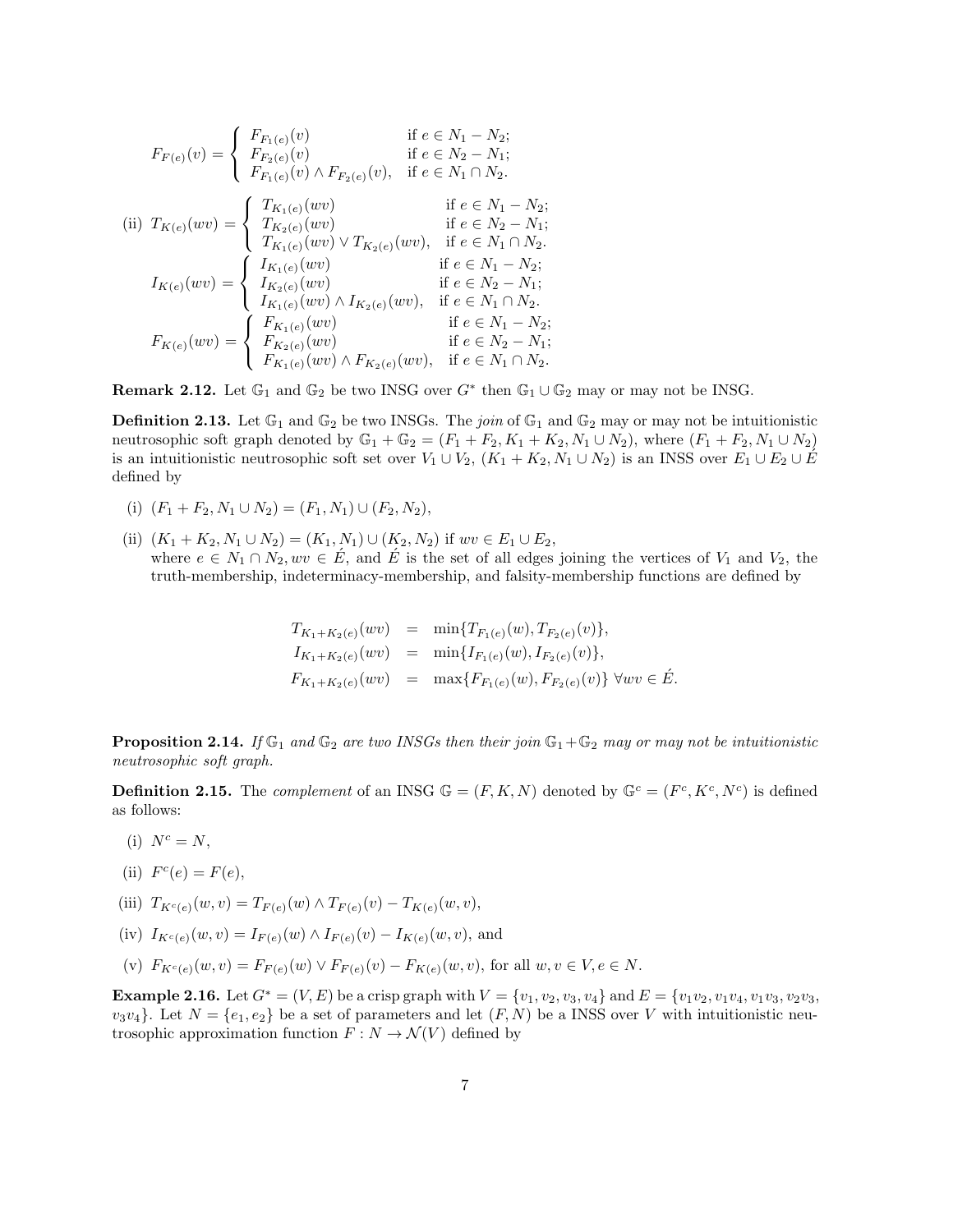$F(e_1) = \{(v_1, 0.4, 0.6, 0.1), (v_2, 0.5, 0.4, 0.7), (v_3, 0.5, 0.3, 0.4), (v_4, 0.5, 0.6, 0.2)\},\$  $F(e_2) = \{(v_1, 0.4, 0.2, 0.2), (v_2, 0.5, 0.3, 0.4), (v_3, 0.6, 0.3, 0.5), (v_4, 0.5, 0.4, 0.2)\}.$ Let  $(K, N)$  be an INSS over E with intuitionistic neutrosophic approximation function  $K : N \to \mathcal{N}(E)$ defined by

 $K(e_1) = \{ (v_1v_2, 0.3, 0.3, 0.5), (v_1v_4, 0.2, 0.5, 0.2), (v_1v_3, 0.4, 0.3, 0.4), (v_2v_3, 0.5, 0.4, 0.5) \},\$ 

 $K(e_2) = \{(v_1v_3, 0.3, 0.2, 0.5), (v_1v_4, 0.4, 0.1, 0.1), (v_3v_4, 0.5, 0.3, 0.4), (v_3v_2, (0.5, 0.3,$  $(0.5)$ .

Clearly,  $\mathbb{G} = \{\mathbb{H}(e_1) = (F(e_1), K(e_1)), \mathbb{H}(e_2) = (F(e_2), K(e_2))\}$  is intuitionistic neutrosophic soft graphs corresponding to the parameters  $e_1$  and  $e_2$ , respectively as shown in Figure 2.2.



Figure 2.2: INSG  $\mathbb{G} = {\mathbb{H}(e_1), \mathbb{H}(e_2)}$ .

Now, the complement of INSG  $\mathbb{G} = {\{\mathbb{H}(e_1), \mathbb{H}(e_2)\}}$  is the complement of INGs  $\mathbb{H}(e_1)$  and  $\mathbb{H}(e_2)$  which are shown in Figure 2.3.



Figure 2.3: Complement of INSG  $\mathbb{G}^c = \{\mathbb{H}^c(e_1), \mathbb{H}^c(e_2)\}\$ 

**Definition 2.17.** An INSG  $\mathbb{G}$  is a *complete INSG* if  $\mathbb{H}(e)$  is a complete ING for all  $e \in N$ , i.e.,

$$
T_{K(e)}(wv) = \min(T_{F(e)}(w), T_{F(e)}(v)),
$$
  
\n
$$
I_{K(e)}(wv) = \min(I_{F(e)}(w), I_{F(e)}(v)),
$$
  
\n
$$
F_{K(e)}(wv) = \max(F_{F(e)}(w), F_{F(e)}(v))
$$

 $\forall w, v \in V, e \in N$ .

**Definition 2.18.** An INSG  $\mathbb{G}$  is a strong *INSG* if  $\mathbb{H}(e)$  is a strong ING for all  $e \in N$ .

Example 2.19. Consider the simple graph  $G^* = (V, E)$  where  $V = \{v_1, v_2, v_3, v_4, v_5, v_6\}$  and  $E =$  $\{v_1v_2, v_2v_5, v_3v_5, v_1v_3, v_1v_4, v_3v_6, v_5v_6\}$ . Let  $N = \{e_1, e_2\}$ . Let  $(F, N)$  be an INSS over V with its approximation function  $F : N \to \mathcal{N}(V)$  defined by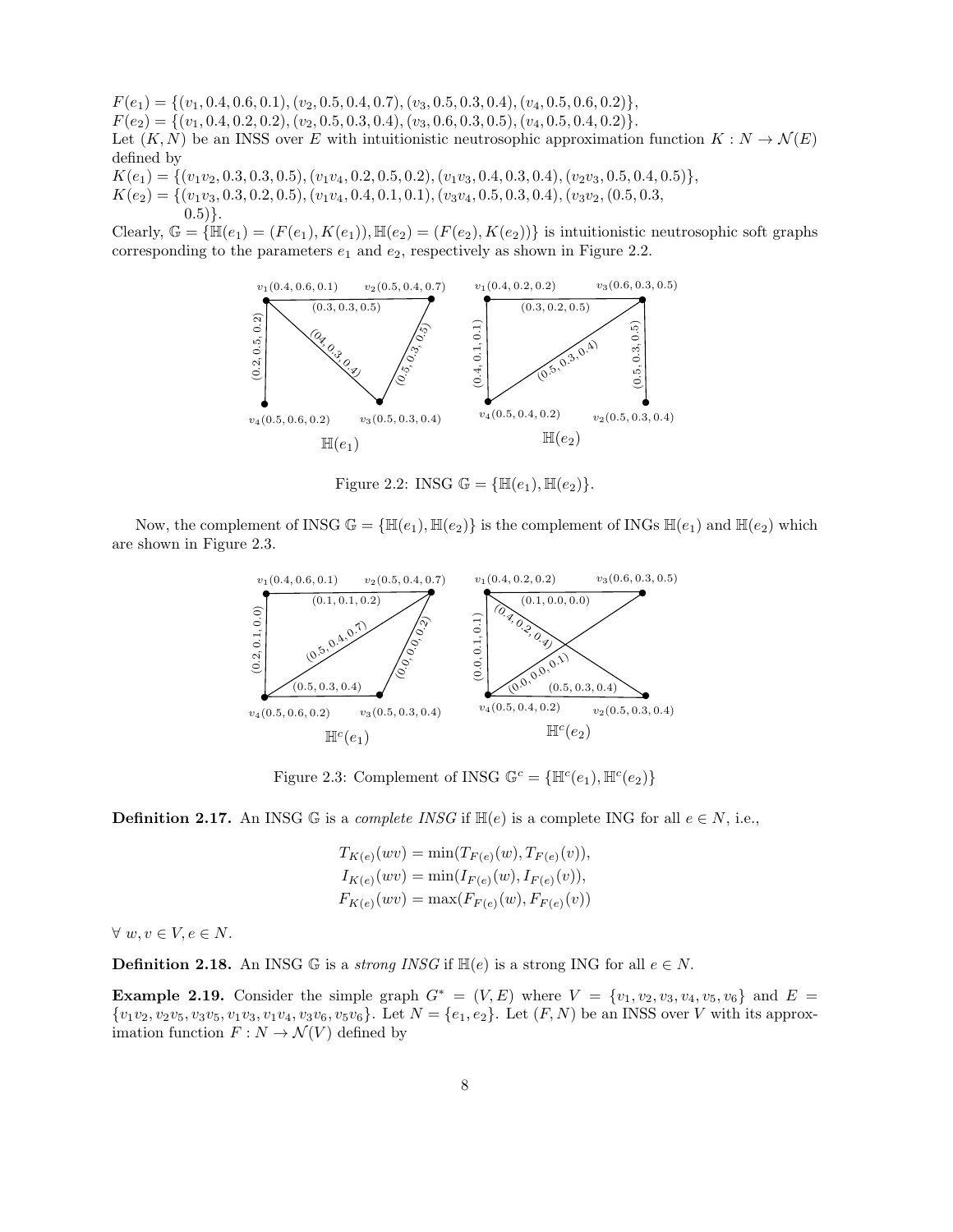$F(e_1) = \{(v_1, 0.4, 0.5, 0.7), (v_2, 0.6, 0.5, 0.5), (v_3, 0.6, 0.3, 0.5), (v_4, 0.7, 0.5, 0.4), (v_5, 0.7, 0.4, 0.5), (v_6, 0.3, 0.5, 0.7)\},\$  $F(e_2) = \{(v_1, 0.6, 0.4, 0.3), (v_2, 0.5, 0.3, 0.8), (v_3, 0.5, 0.6, 0.3), (v_4, 0.8, 0.5, 0.4), (v_5, 0.6, 0.3, 0.2)\}.$ Let  $(K, N)$  be an INSS over E with its approximation function  $K : N \to \mathcal{N}(E)$  defined by  $K(e_1) = \{(v_1v_2, 0.4, 0.5, 0.7), (v_1v_3, 0.4, 0.3, 0.7), (v_1v_4, 0.4, 0.5, 0.7), (v_2v_5, 0.6, 0.4, 0.5), (v_3v_5, 0.6, 0.3, 0.5),$  $(v_3v_6, 0.3, 0.3, 0.7), (v_5v_6, 0.3, 0.5, 0.7)\},$ 

 $K(e_2) = \{(v_1v_3, 0.5, 0.4, 0.3), (v_1v_4, 0.6, 0.4, 0.4), (v_1v_2, 0.5, 0.3, 0.8), (v_2v_3, 0.5, 0.3, 0.8), (v_2v_4, 0.5, 0.3, 0.8),$  $(v_2v_5, 0.5, 0.3, 0.8)$ .

 $\mathbb{H}(e_1) = (F(e_1), K(e_1)),$  and  $\mathbb{H}(e_2) = (F(e_2), K(e_2))$  are strong INGs corresponding to the parameters  $e_1$ , and  $e_2$ , respectively as shown in Figure 2.4.



Figure 2.4: Strong INSG  $\mathbb{G} = {\mathbb{H}(e_1), \mathbb{H}(e_2)}$ .

Hence  $\mathbb{G} = {\mathbb{H}(e_1), \mathbb{H}(e_2)}$  is a strong INSG of  $G^*$ .

**Proposition 2.20.** If  $\mathbb{G}_1$  and  $\mathbb{G}_2$  are strong INSGs, then  $\mathbb{G}_1 \times \mathbb{G}_2$ , and  $\mathbb{G}_1[\mathbb{G}_2]$  are strong INSGs.

Remark 2.21. The union of two strong INSGs is not necessarily strong INSG.

**Example 2.22.** Let  $N_1 = \{e_1\}$  and  $N_2 = \{e_1, e_2\}$  be the parameter sets. Let  $\mathbb{G}_1$  and  $\mathbb{G}_2$  be the two strong INSGs defined as follows:

 $\mathbb{G}_1 = {\mathbb{H}}_1(e_1), \mathbb{H}_1(e_2) = {\{(\{(w_1, 0.5, 0.6, 0.4), (w_2, 0.7, 0.4, 0.5), (w_3, 0.5, 0.8, 0.4)\}, \{(w_1w_2, 0.5, 0.4, 0.5), (w_2, 0.7, 0.4, 0.5), (w_3, 0.5, 0.8, 0.4)\}}$  $(w_2w_3, 0.5, 0.4, 0.5)\}, (\{(w_1, 0.4, 0.6, 0.5), (w_3, 0.5, 0.7, 0.4)\}, \{(w_1w_3, 0.4, 0.6, 0.5)\})$ 

 $\mathbb{G}_2 = {\mathbb{H}_2(e_1)} = {(w_1, 0.4, 0.9, 0.3), (w_2, 0.5, 0.6, 0.4), (w_1w_2, 0.4, 0.6, 0.4)}.$ The union of  $\mathbb{G}_1$  and  $\mathbb{G}_2$  is  $\mathbb{G} = \mathbb{G}_1 \cup \mathbb{G}_2 = (H, N_1 \cup N_2)$ , where  $N_1 \cup N_2 = \{e_1, e_2\}$ ,  $\mathbb{H}(e_1) = \mathbb{H}_1(e_1) \cup \mathbb{H}_2(e_1)$ and  $\mathbb{H}(e_2) = \mathbb{H}_1(e_2)$  are as shown in Figure. 2.5.



Figure 2.5: Strong INSGs  $\mathbb{G}_1$  and  $\mathbb{G}_2$ .

Clearly,  $\mathbb{G} = {\mathbb{H}(e_1), \mathbb{H}(e_2)}$  is not a strong INSG as shown in Figure. 2.6.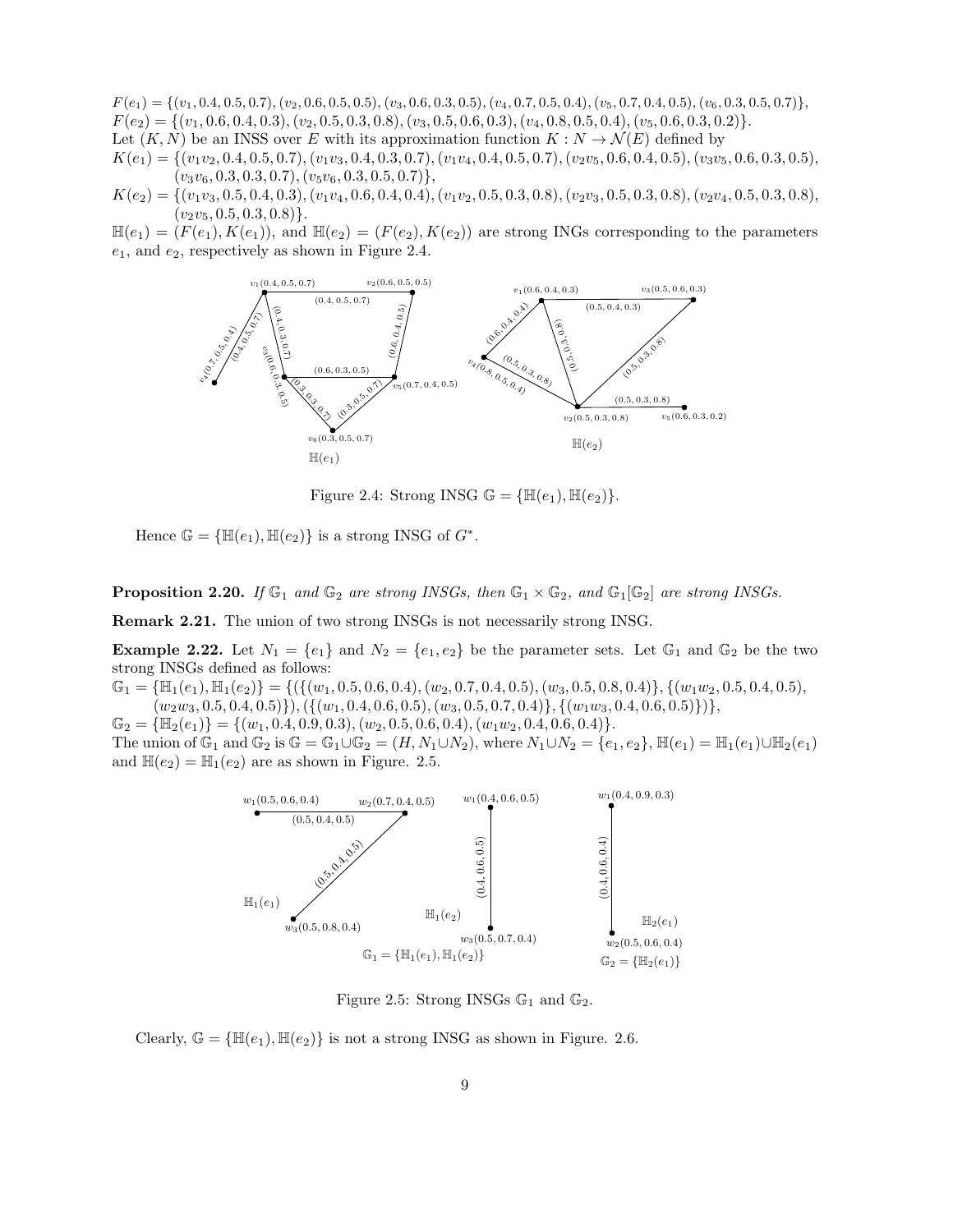

Figure 2.6: Union of two strong intuitionistic neutrosophic soft graphs.

**Proposition 2.23.** If  $\mathbb{G}_1 \times \mathbb{G}_2$  is strong INSG, then at least  $\mathbb{G}_1$  or  $\mathbb{G}_2$  must be strong INSG.

**Proposition 2.24.** If  $\mathbb{G}_1[\mathbb{G}_2]$  is strong INSG, then at least  $\mathbb{G}_1$  or  $\mathbb{G}_2$  must be strong INSG.

**Definition 2.25.** The complement of a strong INSG  $\mathbb{G} = (F, K, N)$  is an INSG  $G^c = (F^c, K^c, N^c)$ defined by

- (i)  $N^c = N$ ,
- (ii)  $F^c(e)(w) = F(e)(w)$  for all  $e \in N$  and  $w \in V$ ,
- (iii)  $T_{K^c(e)}(w, v) = \begin{cases} 0 & \text{if } T_{K(e)}(w, v) > 0, \\ \min\{T_{\tau(e)}(w), T_{\tau(e)}(v)\}, & \text{if } T_{\tau(e)}(w, v) = 0, \end{cases}$  $\min\{T_{F(e)}(w), T_{F(e)}(v)\}, \text{ if } T_{K(e)}(w, v) = 0,$  $I_{K^c(e)}(w, v) = \begin{cases} 0 & \text{if } I_{K(e)}(w, v) > 0, \\ \min_{I \subset \{w\}} I_{K(e)}(w, I_{K(e)}(w, v)) & \text{if } I_{K(e)}(w, v) = 0, \end{cases}$  $\min\{I_{F(e)}(w), I_{F(e)}(v)\}, \text{ if } I_{K(e)}(w, v) = 0,$

$$
F_{K^c(e)}(w,v) = \begin{cases} 0 & \text{if } F_{K(e)}(w,v) > 0, \\ \max\{F_{F(e)}(w), F_{F(e)}(v)\}, & \text{if } F_{K(e)}(w,v) = 0, \end{cases}
$$

**Proposition 2.26.** If  $\mathbb{G}$  is a strong INSG over  $G^*$ , then  $\mathbb{G}^c$  is also a strong intuitionistic neutrosophic soft graph.

**Theorem 2.27.** If  $\mathbb{G}$  and  $\mathbb{G}^c$  are strong INSGs of  $G^*$ . Then  $\mathbb{G} \cup \mathbb{G}^c$  is a complete intuitionistic neutrosophic soft graph.

### 3 Isomorphism of intuitionistic neutrosophic soft graphs

**Definition 3.1.** Let  $\mathbb{G}_1 = (F_1, K_1, N)$  and  $\mathbb{G}_2 = (F_2, K_2, N)$  be two INSGs of  $G_1^* = (V_1, E_1)$  and  $G_2^* = (V_2, E_2)$ , respectively. A homomorphism  $f_N : \mathbb{G}_1 \to \mathbb{G}_2$  is a mapping  $f_N : V_1 \to V_2$  which satisfies the following conditions:

- (i)  $T_{F_1(e)}(v_1) \leq T_{F_2(e)}(f_e(v_1)),$   $I_{F_1(e)}(v_1) \leq I_{F_2(e)}(f_e(v_1)),$   $F_{F_1(e)}(v_1) \geq F_{F_2(e)}(f_e(v_1)),$
- (ii)  $T_{K_1(e)}(v_1v_2) \leq T_{K_2(e)}(f_e(v_1)f_e(v_2)),$   $I_{K_1(e)}(v_1v_2) \leq I_{K_2(e)}(f_e(v_1)f_e(v_2)),$   $F_{K_1(e)}(v_1v_2) \geq F_{K_2(e)}(f_e(v_1)f_e(v_2)),$ for all  $e \in N$ ,  $v_1 \in V_1$ ,  $v_1v_2 \in E_1$ .

A bijective homomorphism is called a weak isomorphism if

$$
T_{F_1(e)}(v_1) = T_{F_2(e)}(f_e(v_1)), I_{F_1(e)}(v_1) = I_{F_2(e)}(f_e(v_1)), F_{F_1(e)}(v_1) = F_{F_2(e)}(f_e(v_1)), \forall e \in N, v_1 \in V_1.
$$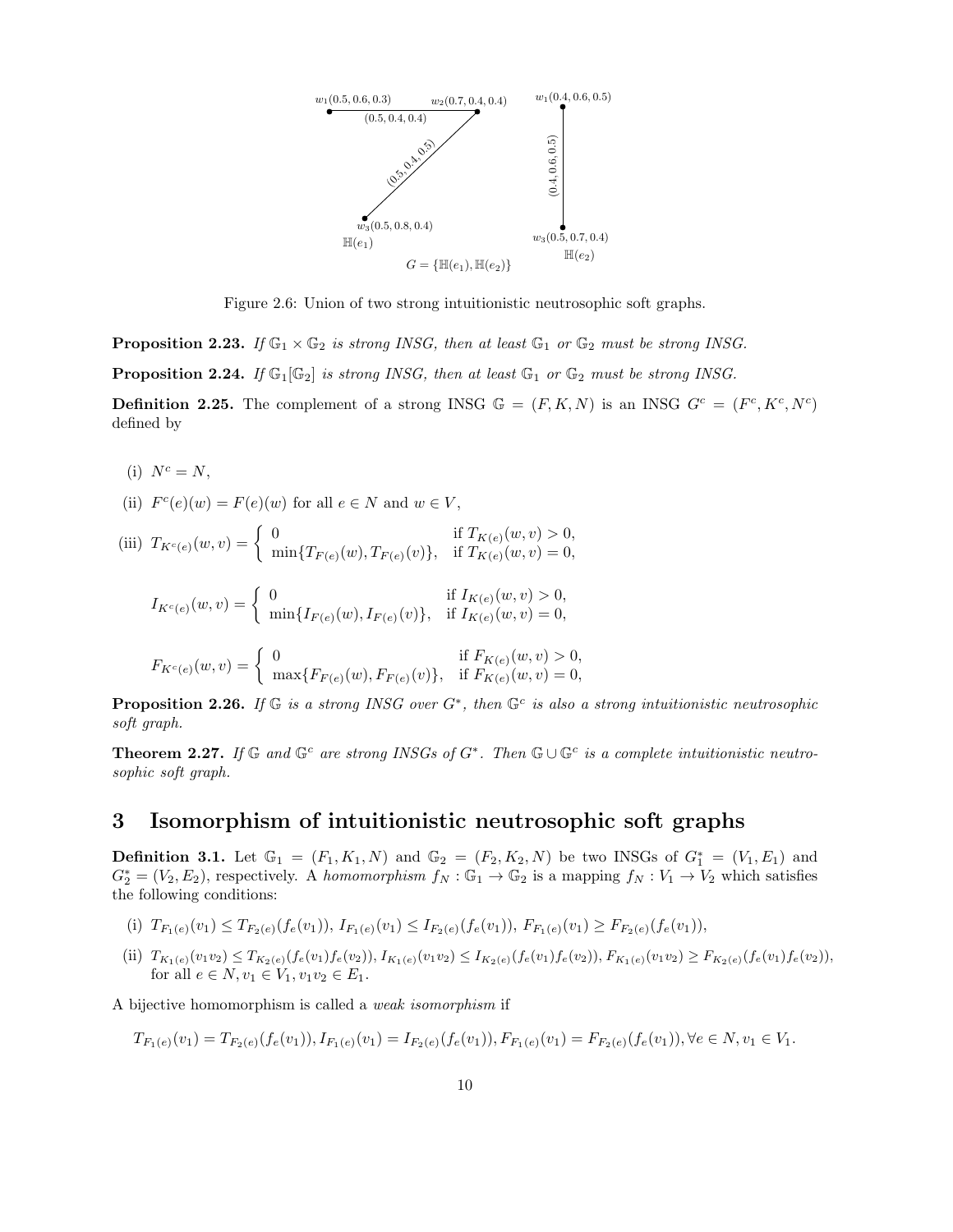

Figure 3.1:  $\mathbb{G}_1 = {\mathbb{H}_1(e_1), \mathbb{H}_1(e_2)}$ , and  $\mathbb{G}_2 = {\mathbb{H}_2(e_1), \mathbb{H}_2(e_2)}$ .

A bijective homomorphism  $f_N : \mathbb{G}_1 \to \mathbb{G}_2$  such that

$$
T_{K_1(e)}(v_1v_2)=T_{K_2(e)}(f_e(v_1)f_e(v_2)), I_{K_1(e)}(v_1v_2)=I_{K_2(e)}(f_e(v_1)f_e(v_2)), F_{K_1(e)}(v_1v_2)=F_{K_2(e)}(f_e(v_1)f_e(v_2)),
$$

for all  $e \in N$ ,  $v_1v_2 \in E_1$  is called a *co-weak isomorphism*.

An endomorphism of INSG  $\mathbb{G}$  with V as the underlying set is a homomorphism of  $\mathbb{G}$  into itself.

**Definition 3.2.** Let  $\mathbb{G}_1 = (F_1, K_1, N)$  and  $\mathbb{G}_2 = (F_2, K_2, N)$  be two INSGs of  $G_1^* = (V_1, E_1)$  and  $G_2^* = (V_2, E_2)$ , respectively. An *isomorphism*  $f_N : \mathbb{G}_1 \to \mathbb{G}_2$  is a mapping  $f_N : V_1 \to V_2$  which satisfies the following conditions:

(i) 
$$
T_{F_1(e)}(v_1) = T_{F_2(e)}(f_e(v_1)), I_{F_1(e)}(v_1) = I_{F_2(e)}(f_e(v_1)), F_{F_1(e)}(v_1) = F_{F_2(e)}(f_e(v_1)),
$$

(ii)  $T_{K_1(e)}(v_1v_2) = T_{K_2(e)}(f_e(v_1)f_e(v_2)), I_{K_1(e)}(v_1v_2) = I_{K_2(e)}(f_e(v_1)f_e(v_2)), F_{K_1(e)}(v_1v_2) = F_{K_2(e)}(f_e(v_1)f_e(v_2)),$ for all  $e \in N$ ,  $v_1 \in V_1$ ,  $v_1v_2 \in E_1$ .

**Example 3.3.** Let  $N = \{e_1, e_2\}$  be a parameter set.  $\mathbb{G}_1 = (F_1, K_1, N)$  and  $\mathbb{G}_2 = (F_1, K_2, N)$  be two INSGs defined as follows:

 $\mathbb{G}_1 = {\mathbb{H}}_1(e_1), \mathbb{H}_1(e_2) = {\{(\{(v_1, 0.3, 0.4, 0.7), (v_2, 0.7, 0.4, 0.3)\}, (\{(v_1v_2, 0.2, 0.3, 0.6)\})}, (\{(v_1, 0.3, 0.4, 0.8), (v_2, 0.7, 0.4, 0.8)\})}$  $(v_2, 0.2, 0.1, 0.6), (v_3, 0.4, 0.5, 0.3)\}, \{(v_1v_2, 0.1, 0.1, 0.7), (v_1v_3, 0.1, 0.3, 0.7)\}\},$ 

 $\mathbb{G}_2 = {\mathbb{H}_2(e_1), \mathbb{H}_2(e_2)} = {\{\{\{(w_1, 0.7, 0.4, 0.3), (w_2, 0.3, 0.4, 0.7)\}, \{(w_1w_2, 0.2, 0.4, 0.6)\}\}, (\{(w_1, 0.4, 0.5, 0.3), (w_2, 0.3, 0.4, 0.7)\}$  $(w_2, 0.3, 0.4, 0.8), (w_3, 0.2, 0.1, 0.6)\}, \{(w_1w_2, 0.1, 0.3, 0.7), (w_2w_3, 0.1, 0.1, 0.5)\})$ 

A mapping  $f_N: V_1 \to V_2$  defined by  $f_{e_1}(v_1) = w_2$ ,  $f_{e_1}(v_2) = w_1$  and  $f_{e_2}(v_1) = w_2$ ,  $f_{e_2}(v_2) = w_3$ , and  $f_{e_2}(v_3) = w_1$ , then  $T_{F_1(e_1)}(v_1) = T_{F_2(e_1)}(w_2)$ ,  $I_{F_1(e_1)}(v_1) = I_{F_2(e_1)}(w_2)$ ,  $F_{F_1(e_1)}(v_1) = F_{F_2(e_1)}(w_2)$ , and  $T_{F_1(e_1)}(v_2) = T_{F_2(e_1)}(w_1), T_{F_1(e_1)}(v_2) = T_{F_2(e_1)}(w_1), F_{F_1(e_1)}(v_2) = F_{F_2(e_1)}(w_1),$  but  $T_{K_1(e_1)}(v_1v_2) =$  $T_{K_2(e_1)}(w_2w_1), T_{K_1(e_1)}(v_1v_2) \neq T_{K_2(e_1)}(w_2w_1), T_{K_1(e_1)}(v_1v_2) = F_{K_2(e_1)}(w_2w_1)$ . Clearly,  $\mathbb{H}_1(e_1)$  is weak isomorphic to  $\mathbb{H}_2(e_1)$ . By routine computation, we can see that  $\mathbb{H}_1(e_2)$  is weak isomorphic to  $\mathbb{H}_2(e_2)$ . Hence  $\mathbb{G}_1$  is weak isomorphic to  $\mathbb{G}_2$  but not isomorphic as shown in Figure 3.1.

**Example 3.4.** Let  $N = \{e_1, e_2\}$  be a parameter set.  $\mathbb{G}_1 = (F_1, K_1, N)$  and  $\mathbb{G}_2 = (F_1, K_2, N)$  be two IN-SGs as shown in Figure 3.2. A mapping  $f_N: V_1 \to V_2$  defined by  $f_{e_1}(w_1) = v_2, f_{e_1}(w_2) = v_1, f_{e_1}(w_3) = v_4$ ,  $f_{e_1}(w_4) = v_3$  and  $f_{e_2}(w_1) = v_1$ ,  $f_{e_2}(w_2) = v_2$ , and  $f_{e_2}(w_3) = v_3$ . By routine computations, we can see that  $\mathbb{G}_1$  is co-weak isomorphic to  $\mathbb{G}_2$  but not isomorphic as  $T_{F_1(e_1)}(w_2) = T_{F_2(e_1)}(v_1)$ ,  $I_{F_1(e_1)}(w_2) \neq I_{F_2(e_1)}(v_1)$ ,  $F_{F_1(e_1)}(w_2) \neq F_{F_2(e_1)}(v_1)$  and  $T_{F_1(e_2)}(w_3) \neq T_{F_2(e_2)}(v_3)$ ,  $I_{F_1(e_2)}(w_3) \neq I_{F_2(e_2)}(v_3)$ ,  $F_{F_1(e_2)}(w_3) \neq F_{F_2(e_2)}(v_3)$ .

**Theorem 3.5.** For any two isomorphic INSGs their order and size are same.

**Definition 3.6.** Let G be an INSG with V as the underlying set. A one-to-one, onto map  $f_N : V \to V$ is an automorphism of G if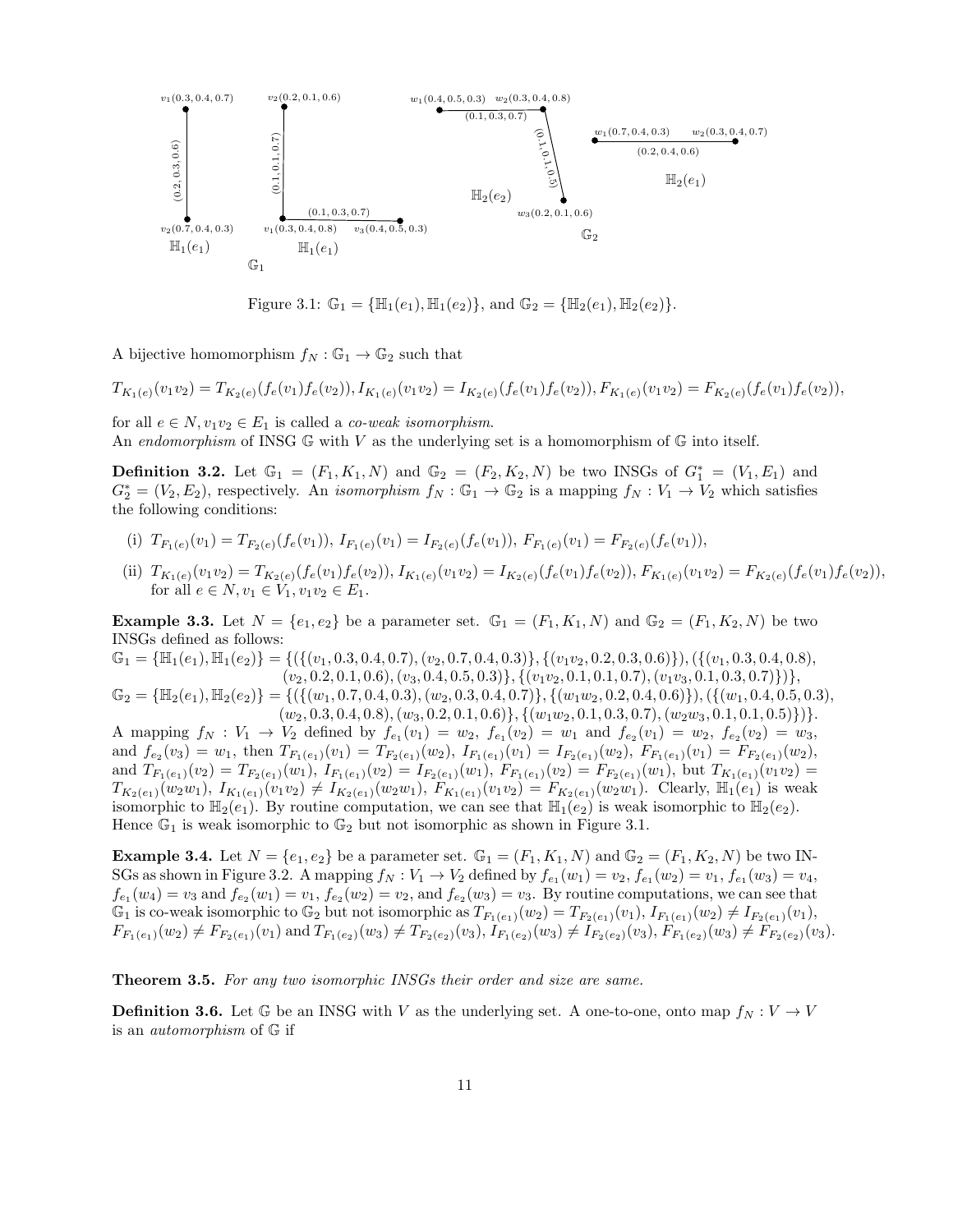

Figure 3.2:  $\mathbb{G}_1 = {\mathbb{H}_1(e_1), \mathbb{H}_1(e_2)}$ , and  $\mathbb{G}_2 = {\mathbb{H}_2(e_1), \mathbb{H}_2(e_2)}$ .

- (i)  $T_{F_1(e)}(v_1) = T_{F_2(e)}(f_e(v_1)),$   $I_{F_1(e)}(v_1) = I_{F_2(e)}(f_e(v_1)),$   $F_{F_1(e)}(v_1) = F_{F_2(e)}(f_e(v_1)),$
- (ii)  $T_{K_1(e)}(v_1v_2) = T_{K_2(e)}(f_e(v_1)f_e(v_2)), I_{K_1(e)}(v_1v_2) = I_{K_2(e)}(f_e(v_1)f_e(v_2)), F_{K_1(e)}(v_1v_2) = F_{K_2(e)}(f_e(v_1)f_e(v_2)),$ for all  $e \in N$ ,  $v_1, v_2 \in V$ .

**Definition 3.7.** An INSG  $\mathbb{G} = (F, K, N)$  of  $G^* = (V, E)$  is an ordered intuitionistic neutrosophic soft graph if satisfies the following condition:

$$
T_{F(e)}(v_1) \leq T_{F(e)}(v_2), I_{F(e)}(v_1) \leq I_{F(e)}(v_2), F_{F(e)}(v_1) \geq F_{F(e)}(v_2),
$$

$$
T_{F(e)}(w_1) \leq T_{F(e)}(w_2), I_{F(e)}(w_1) \leq I_{F(e)}(w_2), F_{F(e)}(w_1) \geq F_{F(e)}(w_2),
$$

for  $v_1, v_2, w_1, w_2 \in V, v_1 \neq w_1, v_2 \neq w_2$ , for all  $e \in N$ , imply

 $T_{K(e)}(v_1w_1) \leq T_{K(e)}(v_2w_2), I_{K(e)}(v_1w_1) \leq I_{K(e)}(v_2w_2), F_{K(e)}(v_1w_1) \geq F_{K(e)}(v_2w_2)$ .

**Proposition 3.8.** Let  $\mathbb{G}_1$ ,  $\mathbb{G}_2$  and  $\mathbb{G}_3$  are INSGs. Then the isomorphism between these intuitionistic neutrosophic soft graphs is an equivalence relation.

*Proof.* Let  $\mathbb{G}_1 = (F_1, K_1, N), \mathbb{G}_2 = (F_2, K_2, N),$  and  $\mathbb{G}_3 = (F_3, K_3, N)$  are three INSGs with the underlying sets  $V_1$ ,  $V_2$  and  $V_3$ , respectively.

- (1) Reflexive: Consider identity mapping  $f_N : V_1 \to V_1$ ,  $f_e(v) = v$  for all  $v \in V_1$ , satisfying  $T_{F_1(e)}(v) = T_{F_2(e)}(f_e(v)),\ I_{F_1(e)}(v) = I_{F_2(e)}(f_e(v)),\ F_{F_1(e)}(v) = F_{F_2(e)}(f_e(v)),$  $T_{K_1(e)}(uv) = T_{K_2(e)}(f_e(u)f_e(v)),\ I_{K_1(e)}(uv) = I_{K_2(e)}(f_e(u)f_e(v)),\ F_{K_1(e)}(uv) = F_{K_2(e)}(f_e(u)f_e(v)),$ for all  $u, v \in V_1, e \in N$ . Hence  $f_N$  is an isomorphism of intuitionistic neutrosophic soft graph to itself.
- (2) Symmetric: Let  $f_N : V_1 \to V_2$  be an isomorphism of  $\mathbb{G}_1$  onto  $\mathbb{G}_2$ ,  $f_e(v) = v'$  for all  $v \in V_1$ , such that

 $T_{F_1(e)}(v) = T_{F_2(e)}(f_e(v)),\ I_{F_1(e)}(v) = I_{F_2(e)}(f_e(v)),\ F_{F_1(e)}(v) = F_{F_2(e)}(f_e(v)),$  $T_{K_1(e)}(uv) = T_{K_2(e)}(f_e(u)f_e(v)),\ I_{K_1(e)}(uv) = I_{K_2(e)}(f_e(u)f_e(v)),\ F_{K_1(e)}(uv) = F_{K_2(e)}(f_e(u)f_e(v)),$ for all  $u, v \in V_1, e \in N$ . As  $f_N$  is a bijective mapping,  $f^{-1}(v') = v$  for all  $v' \in V_2$ , then  $T_{F_2(e)}(v') = T_{F_1(e)}(f^{-1}(v')),$   $I_{F_2(e)}(v') = I_{F_1(e)}(f^{-1}(v')),$   $F_{F_2(e)}(v') = F_{F_1(e)}(f^{-1}(v')),$  $T_{K_2(e)}(u'v') = \hat{T}_{K_1(e)}(f^{-1}(u')f^{-1}(v')), I_{K_2(e)}(u'v') = I_{K_1(e)}(\hat{f}^{-1}(u')f^{-1}(v')),$  $F_{K_2(e)}(u'v') = F_{K_1(e)}(f^{-1}(u')f^{-1}(v'))$  for all  $u', v' \in V_2, e \in N$ . Hence  $f^{-1}: V_2 \to V_1$  is an isomorphism from  $\mathbb{G}_2$  to  $\mathbb{G}_1$ , that is  $\mathbb{G}_1 \cong \mathbb{G}_2$  implies  $\mathbb{G}_2 \cong \mathbb{G}_1$ .

(3) Transitive: Let  $f_N : V_1 \to V_2$  and  $g_N : V_2 \to V_3$  are isomorphisms of the intuitionistic neutrosophic soft graphs  $\mathbb{G}_1$  onto  $\mathbb{G}_2$  and  $\mathbb{G}_2$  onto  $\mathbb{G}_3$ , respectively. For transitive relation we consider a bijective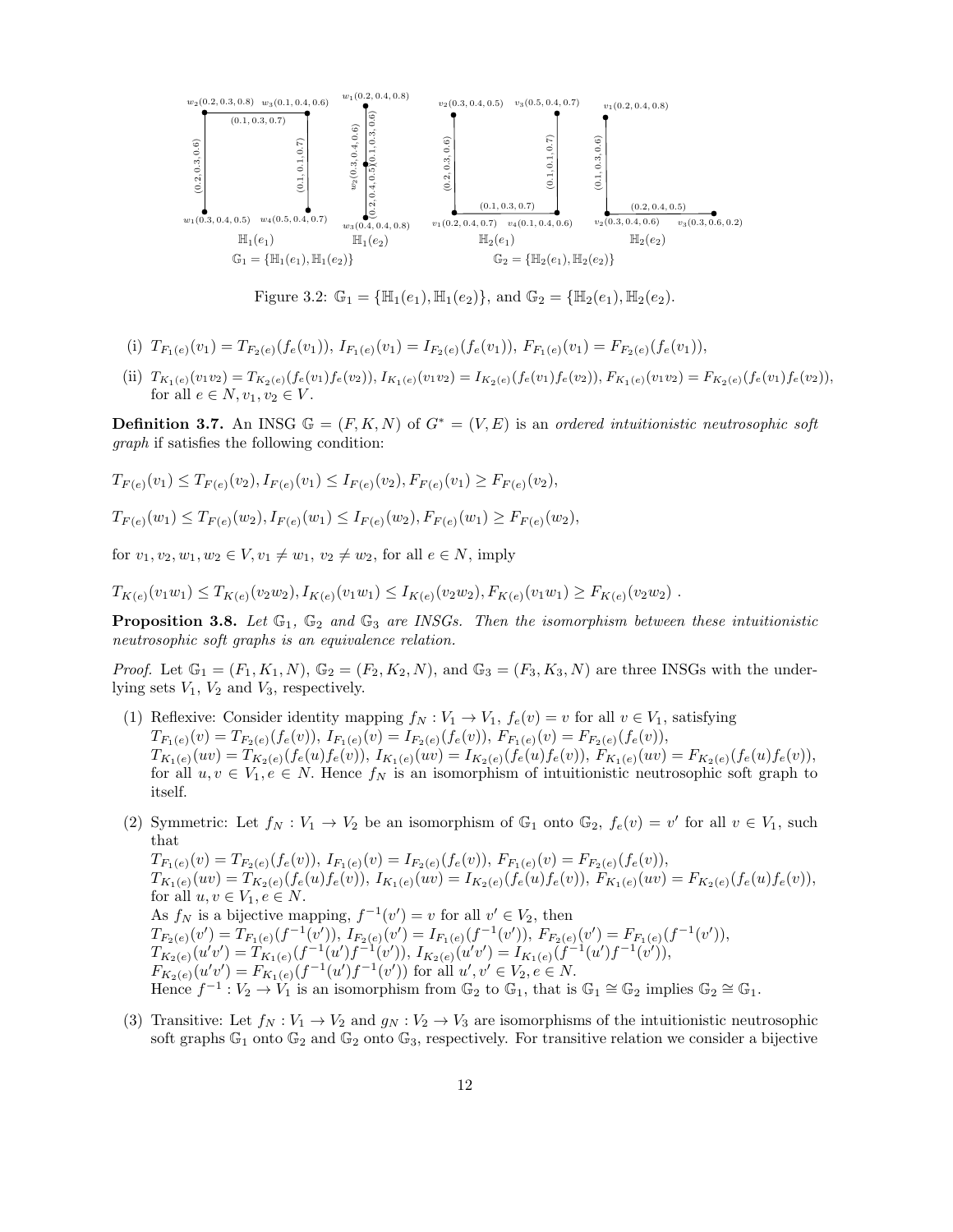mapping  $g_N \circ f_N : V_1 \to V_3$  such that  $(g_N \circ f_N)(u) = g_e(f_e(u))$  for all  $u \in V_1$ . As  $f_N : V_1 \to V_2$  is an isomorphism from  $\mathbb{G}_1$  onto  $\mathbb{G}_2$ , such that  $f_e(v) = v'$  for all  $v \in V_1$ , then

 $T_{F_1(e)}(v) = T_{F_2(e)}(f_e(v)) = T_{F_2(e)}(v'),$   $I_{F_1(e)}(v) = I_{F_2(e)}(f_e(v)) = I_{F_2(e)}(v'),$  $F_{F_1(e)}(v) = F_{F_2(e)}(f_e(v)) = F_{F_2(e)}(v'),$  and  $T_{K_1(e)}(uv) = T_{K_2(e)}(f_e(u)f_e(v)) = T_{K_2(e)}(u'v'),\ I_{K_1(e)}(uv) = I_{K_2(e)}(f_e(u)f_e(v)) = I_{K_2(e)}(u'v'),$  $F_{K_1(e)}(uv) = F_{K_2(e)}(f_e(u) f_e(v)) = F_{K_2(e)}(u'v'),$  for all  $u, v \in V_1, e \in N$ .

As  $g_N : V_2 \to V_3$  is an isomorphism from  $\mathbb{G}_2$  onto  $\mathbb{G}_3$  such that  $g_e(v') = v''$  for all  $v' \in V_2$ , then

 $T_{F_2(e)}(v') = T_{F_3(e)}(g_e(v')) = T_{F_2(e)}(v''),$   $I_{F_2(e)}(v') = I_{F_3(e)}(g_e(v')) = I_{F_3(e)}(v''),$  $F_{F_2(e)}(v') = F_{F_3(e)}(g_e(v')) = F_{F_3(e)}(v'')$ , and  $T^{(2)}_{K_2(e)}(u'v')=\widetilde{T}^{(2)}_{K_3(e)}(g_e(u')g_e(v'))=T_{K_3(e)}(u''v''), I_{K_2(e)}(u'v')=I_{K_3(e)}(g_e(u')g_e(v'))=I_{K_2(e)}(u''v''),$  $F_{K_2(e)}(u'v') = F_{K_3(e)}(g_e(u')g_e(v')) = F_{K_3(e)}(u''v'')$ , for all  $u', v' \in V_2, e \in N$ .

For transitive relation we consider a bijective mapping  $g_N \circ f_N : V_1 \to V_3$ , then

$$
T_{F_1(e)}(v) = T_{F_2(e)}(f_e(v)) = T_{F_2(e)}(v') = T_{F_3(e)}(g_e(f_e(v))),
$$
  
\n
$$
I_{F_1(e)}(v) = I_{F_2(e)}(f_e(v)) = I_{F_2(e)}(v') = I_{F_3(e)}(g_e(f_e(v))),
$$
  
\n
$$
F_{F_1(e)}(v) = F_{F_2(e)}(f_e(v)) = F_{F_2(e)}(v') = F_{F_3(e)}(g_e(f_e(v))),
$$
 and  
\n
$$
T_{K_1(e)}(uv) = T_{K_2(e)}(f_e(u)f_e(v)) = T_{K_2(e)}(u'v') = T_{K_3(e)}(g_e(f_e(u))g_e(f_e(v))),
$$
  
\n
$$
I_{K_1(e)}(uv) = I_{K_2(e)}(f_e(u)f_e(v)) = I_{K_2(e)}(u'v') = I_{K_3(e)}(g_e(f_e(u))g_e(f_e(v))),
$$
  
\n
$$
F_{K_1(e)}(uv) = F_{K_2(e)}(f_e(u)f_e(v)) = F_{K_2(e)}(u'v') = F_{K_3(e)}(g_e(f_e(u))g_e(f_e(v)))
$$
 for all  $u, v \in V_1, e \in N$ .

Therefore  $q_N \circ f_N$  is an isomorphism between  $\mathbb{G}_1$  and  $\mathbb{G}_3$ .

Hence isomorphism between INSGs by  $(1)$ ,  $(2)$  and  $(3)$  is an equivalence relation.

 $\Box$ 

**Proposition 3.9.** Let  $\mathbb{G}_1$ ,  $\mathbb{G}_2$  and  $\mathbb{G}_3$  are INSGs. Then the weak isomorphism between these INGs is a partial order relation

*Proof.* Let  $\mathbb{G}_1 = (F_1, K_1, N)$ ,  $\mathbb{G}_2 = (F_2, K_2, N)$ , and  $\mathbb{G}_3 = (F_3, K_3, N)$  are three INSGs with the underlying sets  $V_1$ ,  $V_2$  and  $V_3$ , respectively.

- (1) Reflexive: Consider identity mapping  $f_N : V_1 \to V_1$ ,  $f_e(v) = v$  for all  $v \in V_1$ , satisfying  $T_{F_1(e)}(v) = T_{F_2(e)}(f_e(v)),$   $I_{F_1(e)}(v) = I_{F_2(e)}(f_e(v)),$   $F_{F_1(e)}(v) = F_{F_2(e)}(f_e(v)),$  $T_{K_1(e)}(uv) = T_{K_2(e)}(f_e(u)f_e(v)),$   $I_{K_1(e)}(uv) = I_{K_2(e)}(f_e(u)f_e(v)),$   $F_{K_1(e)}(uv) = F_{K_2(e)}(f_e(u)f_e(v)),$ for all  $u, v \in V_1, e \in N$ . Hence  $f_N$  is a weak isomorphism of intuitionistic neutrosophic soft graph to itself. Thus  $\mathbb{G}_1$  is a weak isomorphic to itself.
- (2) Anti symmetric: Let  $f_N : V_1 \to V_2$  be an isomorphism of  $\mathbb{G}_1$  onto  $\mathbb{G}_2$ ,  $f_e(v) = v'$  for all  $v \in V_1$ , such that

 $T_{F_1(e)}(v) = T_{F_2(e)}(f_e(v)),$   $I_{F_1(e)}(v) = I_{F_2(e)}(f_e(v)),$   $F_{F_1(e)}(v) = F_{F_2(e)}(f_e(v)),$  $T_{K_1(e)}(uv) \leq T_{K_2(e)}(f_e(u)f_e(v)),$   $I_{K_1(e)}(uv) \leq I_{K_2(e)}(f_e(u)f_e(v)),$   $F_{K_1(e)}(uv) \geq F_{K_2(e)}(f_e(u)f_e(v)),$ for all  $u, v \in V_1, e \in N$ . Let  $g_N : V_2 \to V_1$  be an isomorphism of  $\mathbb{G}_2$  onto  $\mathbb{G}_1$ ,  $g_e(v') = v$  for all  $v' \in V_2$ , such that  $T_{F_2(e)}(v') = T_{F_1(e)}(g_e(v')), I_{F_2(e)}(v') = I_{F_1(e)}(g_e(v')), F_{F_2(e)}(v') = F_{F_2(e)}(g_e(v')),$  $T_{K_{2}(e)}(u'v')\leq T_{K_{1}(e)}(g_{e}(u')g_{e}(v')), I_{K_{2}(e)}(u'v')\leq I_{K_{1}(e)}(g_{e}(u')g_{e}(v')), F_{K_{2}(e)}(u'v')\geq F_{K_{1}(e)}(g_{e}(u')g_{e}(v')),$ for all  $u', v' \in V_2, e \in N$ .

Both weak isomorphisms  $f_N$  from  $\mathbb{G}_1$  onto  $\mathbb{G}_2$  and  $g_N$  from  $\mathbb{G}_2$  onto  $\mathbb{G}_3$ , are holds when  $\mathbb{G}_1$  and  $\mathbb{G}_2$  have same number of edges and the corresponding edges have same truth-membership degree, indeterminacy-membership degree and falsity-membership degree corresponding to the parameter to the set of parameters. Hence  $\mathbb{G}_1$  and  $\mathbb{G}_2$  are identical.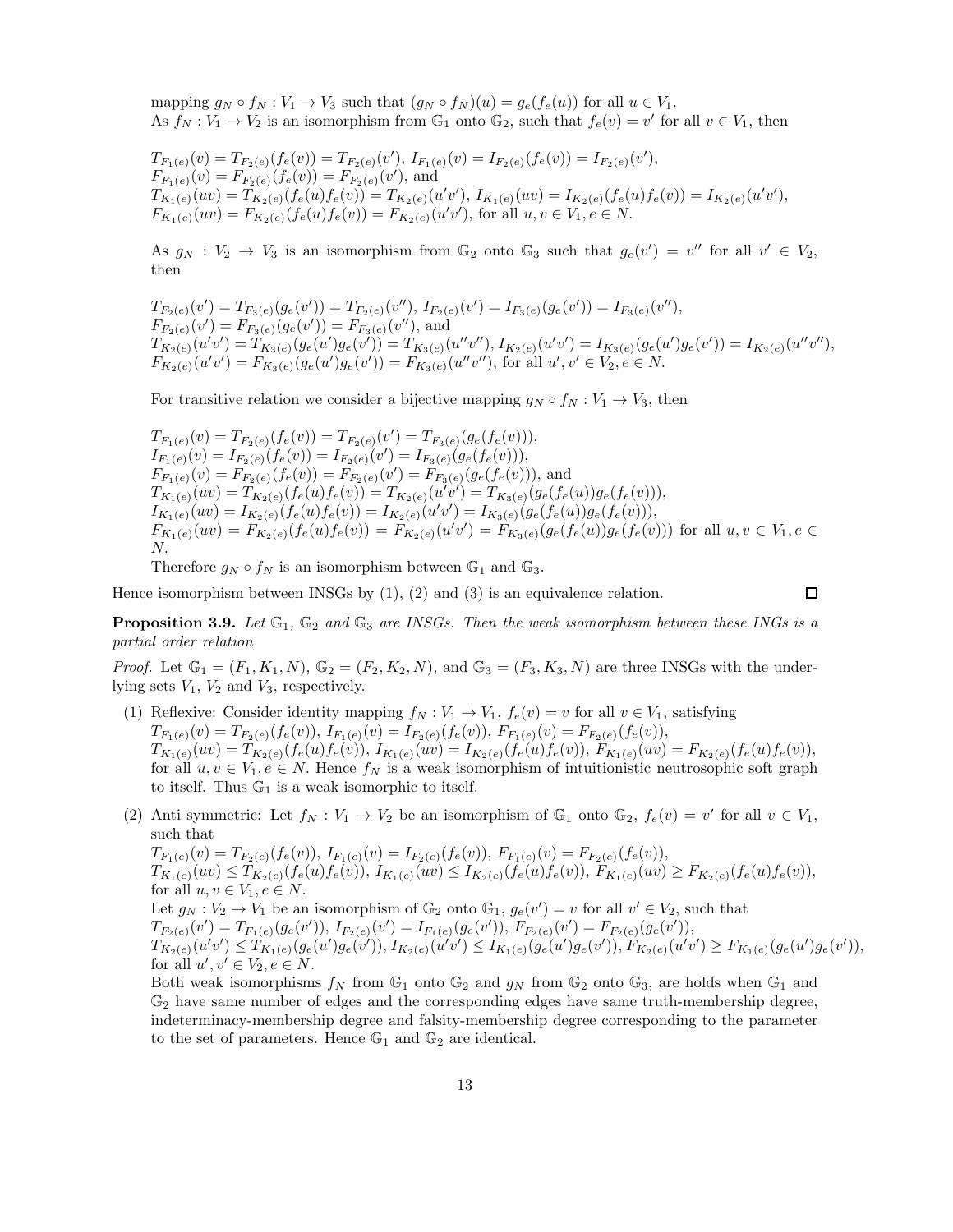(3) Transitive: Let  $f_N : V_1 \to V_2$  and  $g_N : V_2 \to V_3$  are weak isomorphisms of the intuitionistic neutrosophic soft graphs  $\mathbb{G}_1$  onto  $\mathbb{G}_2$  and  $\mathbb{G}_2$  onto  $\mathbb{G}_3$ , respectively. For transitive relation we consider a bijective mapping  $g_N \circ f_N : V_1 \to V_3$  such that  $(g_N \circ f_N)(u) = g_e(f_e(u))$  for all  $u \in V_1$ . As  $f_N: V_1 \to V_2$  is a weak isomorphism from  $\mathbb{G}_1$  onto  $\mathbb{G}_2$ , such that  $f_e(v) = v'$  for all  $v \in V_1$ , then

$$
T_{F_1(e)}(v) = T_{F_2(e)}(f_e(v)) = T_{F_2(e)}(v'), \ I_{F_1(e)}(v) = I_{F_2(e)}(f_e(v)) = I_{F_2(e)}(v'),
$$
  
\n
$$
F_{F_1(e)}(v) = F_{F_2(e)}(f_e(v)) = F_{F_2(e)}(v'),
$$
 and  
\n
$$
T_{K_1(e)}(uv) \le T_{K_2(e)}(f_e(u)f_e(v)) = T_{K_2(e)}(u'v'), \ I_{K_1(e)}(uv) \le I_{K_2(e)}(f_e(u)f_e(v)) = I_{K_2(e)}(u'v'),
$$
  
\n
$$
F_{K_1(e)}(uv) \ge F_{K_2(e)}(f_e(u)f_e(v)) = F_{K_2(e)}(u'v'),
$$
 for all  $u, v \in V_1, e \in N.$ 

As  $g_N : V_2 \to V_3$  is an isomorphism from  $\mathbb{G}_2$  onto  $\mathbb{G}_3$  such that  $g_e(v') = v''$  for all  $v' \in V_2$ , then

$$
T_{F_2(e)}(v') = T_{F_3(e)}(g_e(v')) = T_{F_3(e)}(v''), \ I_{F_2(e)}(v') = I_{F_3(e)}(g_e(v')) = I_{F_3(e)}(v''),
$$
  
\n
$$
F_{F_2(e)}(v') = F_{F_3(e)}(g_e(v')) = F_{F_3(e)}(v''),
$$
 and  
\n
$$
T_{K_2(e)}(u'v') \le T_{K_3(e)}(g_e(u')g_e(v')) = T_{K_3(e)}(u''v''), \ I_{K_2(e)}(u'v') \le I_{K_3(e)}(g_e(u')g_e(v')) = I_{K_3(e)}(u''v''),
$$
  
\n
$$
F_{K_2(e)}(u'v') \ge F_{K_3(e)}(g_e(u')g_e(v')) = F_{K_3(e)}(u''v''),
$$
 for all  $u', v' \in V_2, e \in N$ .

For transitive relation we consider a bijective mapping  $g_N \circ f_N : V_1 \to V_3$ , then

$$
T_{F_1(e)}(v) = T_{F_2(e)}(f_e(v)) = T_{F_2(e)}(v') = T_{F_3(e)}(g_e(f_e(v))),
$$
  
\n
$$
I_{F_1(e)}(v) = I_{F_2(e)}(f_e(v)) = I_{F_2(e)}(v') = I_{F_3(e)}(g_e(f_e(v))),
$$
  
\n
$$
F_{F_1(e)}(v) = F_{F_2(e)}(f_e(v)) = F_{F_2(e)}(v') = F_{F_3(e)}(g_e(f_e(v))),
$$
 and  
\n
$$
T_{K_1(e)}(uv) \le T_{K_2(e)}(f_e(u)f_e(v)) = T_{K_2(e)}(u'v') \le T_{K_3(e)}(g_e(f_e(u))g_e(f_e(v))),
$$
  
\n
$$
I_{K_1(e)}(uv) \le I_{K_2(e)}(f_e(u)f_e(v)) = I_{K_2(e)}(u'v') \le I_{K_3(e)}(g_e(f_e(u))g_e(f_e(v))),
$$
  
\n
$$
F_{K_1(e)}(uv) \ge F_{K_2(e)}(f_e(u)f_e(v)) = F_{K_2(e)}(u'v') \ge F_{K_3(e)}(g_e(f_e(u))g_e(f_e(v)))
$$
 for all  $u, v \in V_1, e \in N$ .

Therefore  $g_N \circ f_N$  is a weak isomorphism between  $\mathbb{G}_1$  and  $\mathbb{G}_3$ , i.e., weak isomorphism satisfying transitivity.

Hence isomorphism between INSGs by  $(1)$ ,  $(2)$  and  $(3)$  is a partial order relation.

$$
\Box
$$

**Definition 3.10.** An INSG  $\mathbb{G}$  is self complementary if  $\mathbb{G} \approx G^c$ .

**Proposition 3.11.** Let  $\mathbb{G}_1$  and  $\mathbb{G}_2$  are INSGs. Then  $\mathbb{G}_1 \cong \mathbb{G}_2$  if and only if  $\mathbb{G}_1^c \cong \mathbb{G}_2^c$ .

*Proof.* Let  $\mathbb{G}_1$ ,  $\mathbb{G}_2$  be the two INSGs. Suppose that  $\mathbb{G}_1 \cong \mathbb{G}_2$ , then there exist a bijective mapping  $f_N$ :  $V_1 \to V_2$  such that  $f_e(v) = v'$  for all  $v \in V_1$ ,  $T_{F_1(e)}(v) = T_{F_2(e)}(f_e(v))$ ,  $I_{F_1(e)}(v) = I_{F_2(e)}(f_e(v))$ ,  $F_{F_1(e)}(v) =$  $F_{F_2(e)}(f_e(v))$ , and  $T_{K_1(e)}(uv) = T_{K_2(e)}(f_e(u)f_e(v))$ ,  $I_{K_1(e)}(uv) = I_{K_2(e)}(f_e(u)f_e(v))$ ,  $F_{K_1(e)}(uv) = F_{K_2(e)}(f_e(u)f_e(v))$ , for all  $u, v \in V_1, e \in N$ . By the definition of complement of INSGs

$$
T_{K_1(e)}^c(uv) = T_{F_1(e)}(u) \wedge T_{F_1(e)}(v) - T_{K_1(e)}(uv),
$$
  
\n
$$
= T_{F_2(e)}(f_e(u)) \wedge T_{F_2(e)}(f_e(v)) - T_{K_2(e)}(f_e(u)f_e(v))
$$
  
\n
$$
= T_{K_2(e)}^c(f_e(u)f_e(v)),
$$
  
\n
$$
I_{K_1(e)}^c(uv) = I_{F_1(e)}(u) \wedge I_{F_1(e)}(v) - I_{K_1(e)}(uv),
$$
  
\n
$$
= I_{F_2(e)}(f_e(u)) \wedge T_{F_2(e)}(f_e(v)) - I_{K_2(e)}(f_e(u)f_e(v))
$$
  
\n
$$
= I_{K_2(e)}^c(f_e(u)f_e(v)),
$$
  
\n
$$
F_{K_1(e)}^c(uv) = F_{F_1(e)}(u) \vee F_{F_1(e)}(v) - F_{K_1(e)}(uv),
$$
  
\n
$$
= F_{F_2(e)}^c(f_e(u)) \wedge F_{F_2(e)}(f_e(v)) - F_{K_2(e)}(f_e(u)f_e(v))
$$
  
\n
$$
= F_{K_2(e)}^c(f_e(u)f_e(v))
$$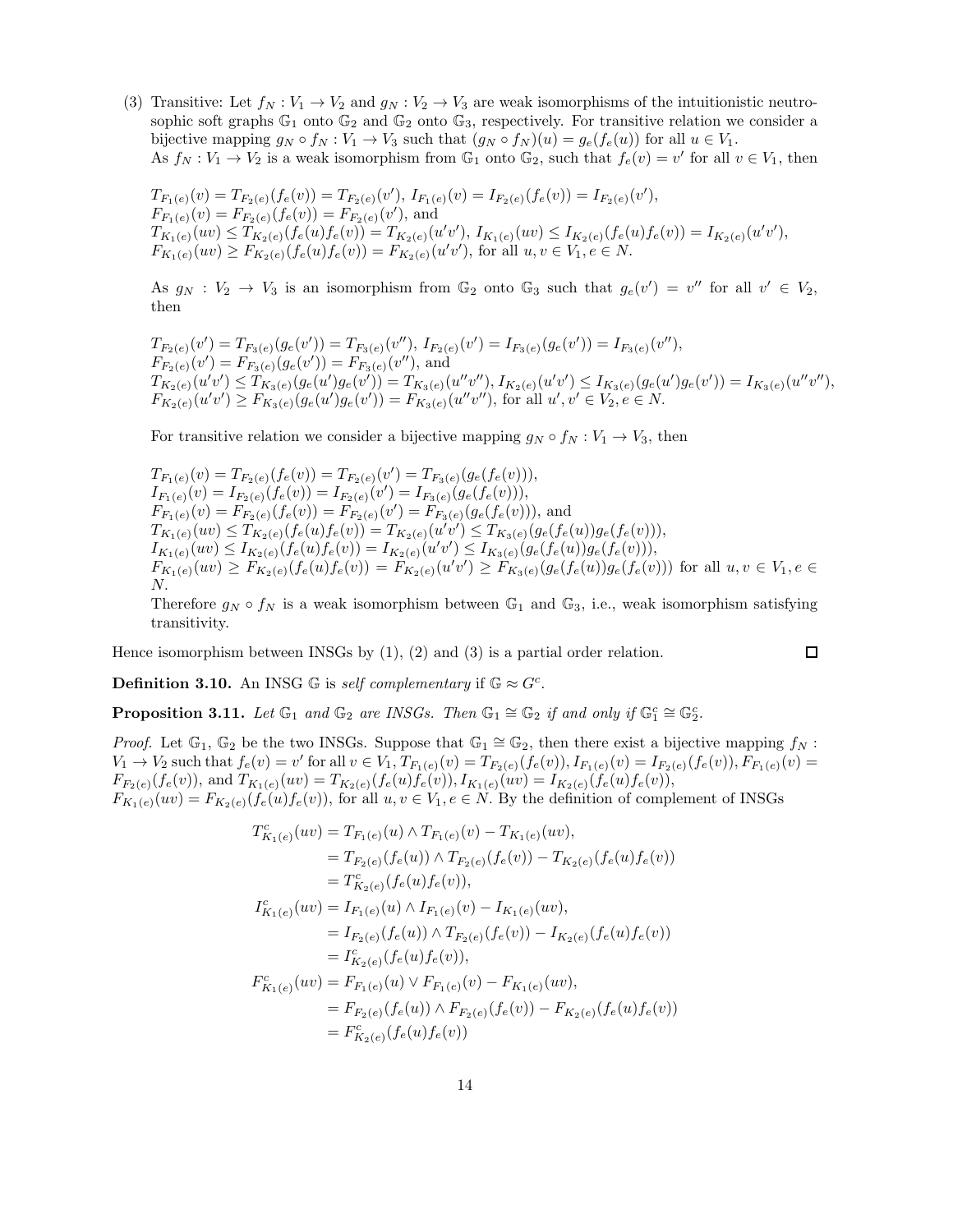Hence  $\mathbb{G}_1^c \cong G_2^c$ .

Conversely, assume that  $\mathbb{G}_1^c \cong G_2^c$ , then there exist an isomorphism  $g_N : V_1 \to V_2$  such that  $g_e(v) = v'$ , Conversely, assume that  $\mathbb{U}_1 = \mathbb{U}_2$ , then there exist an isomorphism  $g_N : v_1 \to v_2$  such that  $g_e(v) = v$ ,<br>  $T_{F_1(e)}(v) = T_{F_2(e)}(g_e(v)), I_{F_1(e)}(v) = I_{F_2(e)}(g_e(v)), F_{F_1(e)}(v) = F_{F_2(e)}(f_e(v)),$  for all  $v \in V_1, e \in N, T_{K_1(e)}(uv) =$  $T_{K_2(e)}^c(g_e(u)g_e(v)), I_{K_1(e)}^c(uv) = I_{K_2(e)}^c(g_e(u)g_e(v)), F_{K_1(e)}^c(uv) = F_{K_2(e)}^c(g_e(u)g_e(v)),$  for all  $u, v \in V_1, e \in V_2$ N.

By using the definition of complement of intuitionistic neutrosophic soft graph

$$
T_{K_1(e)}^c(uv) = T_{F_1(e)}^c(u) \wedge T_{F_1(e)}^c(v) - T_{K_1(e)}(uv),
$$
  
\n
$$
T_{K_2(e)}^c(g_e(u)g_e(v)) = T_{F_2(e)}^c(g_e(u)) \wedge T_{F_2(e)}^c(g_e(v)) - T_{K_2(e)}(g_e(u)g_e(v)),
$$
  
\n
$$
I_{K_1(e)}^c(uv) = I_{F_1(e)}^c(u) \wedge I_{F_1(e)}^c(v) - I_{K_1(e)}(uv),
$$
  
\n
$$
I_{K_2(e)}^c(g_e(u)g_e(v)) = I_{F_2(e)}^c(g_e(u)) \wedge I_{F_2(e)}^c(g_e(v)) - I_{K_2(e)}(g_e(u)g_e(v)),
$$
  
\n
$$
F_{K_1(e)}^c(uv) = F_{F_1(e)}^c(u) \vee F_{F_1(e)}^c(v) - F_{K_1(e)}(uv),
$$
  
\n
$$
F_{K_2(e)}^c(g_e(u)g_e(v)) = F_{F_2(e)}^c(g_e(u)) \vee F_{F_2(e)}^c(g_e(v)) - F_{K_2(e)}(g_e(u)g_e(v)).
$$

As  $T_{K_1(e)}^c(uv) = T_{K_2(e)}^c(g_e(u)g_e(v)), I_{K_1(e)}^c(uv) = I_{K_2(e)}^c(g_e(u)g_e(v)), F_{K_1(e)}^c(uv) = F_{K_2(e)}^c(g_e(u)g_e(v)),$  for all  $u, v \in V_1, e \in N$ ,  $g_N : V_1 \to V_2$  is an isomorphism between  $\mathbb{G}_1$  and  $\mathbb{G}_2$ , that is  $\mathbb{G}_1 \cong \mathbb{G}_2$ .

**Proposition 3.12.** If  $\mathbb{G}_1$  is co-weak isomorphic to  $\mathbb{G}_2$ , then there can be a homomorphism between  $\mathbb{G}_1^c$ and  $\mathbb{G}_2^c$ .

**Proposition 3.13.** If  $\mathbb{G}_1$  is weak isomorphic to  $\mathbb{G}_2$ , then  $\mathbb{G}_1^c$  and  $\mathbb{G}_2^c$  are weak isomorphic intuitionistic neutrosophic soft graphs.

# 4 Applications

Intuitionistic neutrosophic soft graph has several applications in decision making problems and used to deal with uncertainties from our different daily life problems. In this section we apply the concept of INSSs in a decision making problems. Many practical problems can be represented by graphs. We present an application of INSG to a multiple criteria decision-making problem. We present an algorithm for most appropriate selection of an object in a multiple criteria decision-making problem.

#### Algorithm 4.1.

- 1. Input the set of parameters  $e_1, e_2, \ldots, e_k$ .
- 2. Input the INSSs  $(F, N)$  and  $(K, N)$ .
- 3. Input the INGs  $\mathbb{H}(e_1), \mathbb{H}(e_2), \ldots, \mathbb{H}(e_k)$ .
- 4. Calculate the score values of INGs  $\mathbb{H}(e_1), \mathbb{H}(e_2), \ldots, \mathbb{H}(e_k)$  using formula

$$
S_{ij} := \sqrt{(T_j)^2 + (I_j)^2 + (1 - F_j)^2}
$$
\n(4.1)

Tabular representation of score values of INGs  $\mathbb{H}(e_k)$ ,  $\forall k$ .

- 5. Compute the choice values of  $C_p = \sum_j S_{ij}$  for all  $i = 1, 2, ..., n$  and  $p = 1, 2, ..., k$ .
- 6. The decision is  $S_i$  if  $S_i = \max_{i=1}^n \{\min_{p=1}^k C_p\}.$
- 7. If i has more than one value then any one of  $S_i$  may be chosen.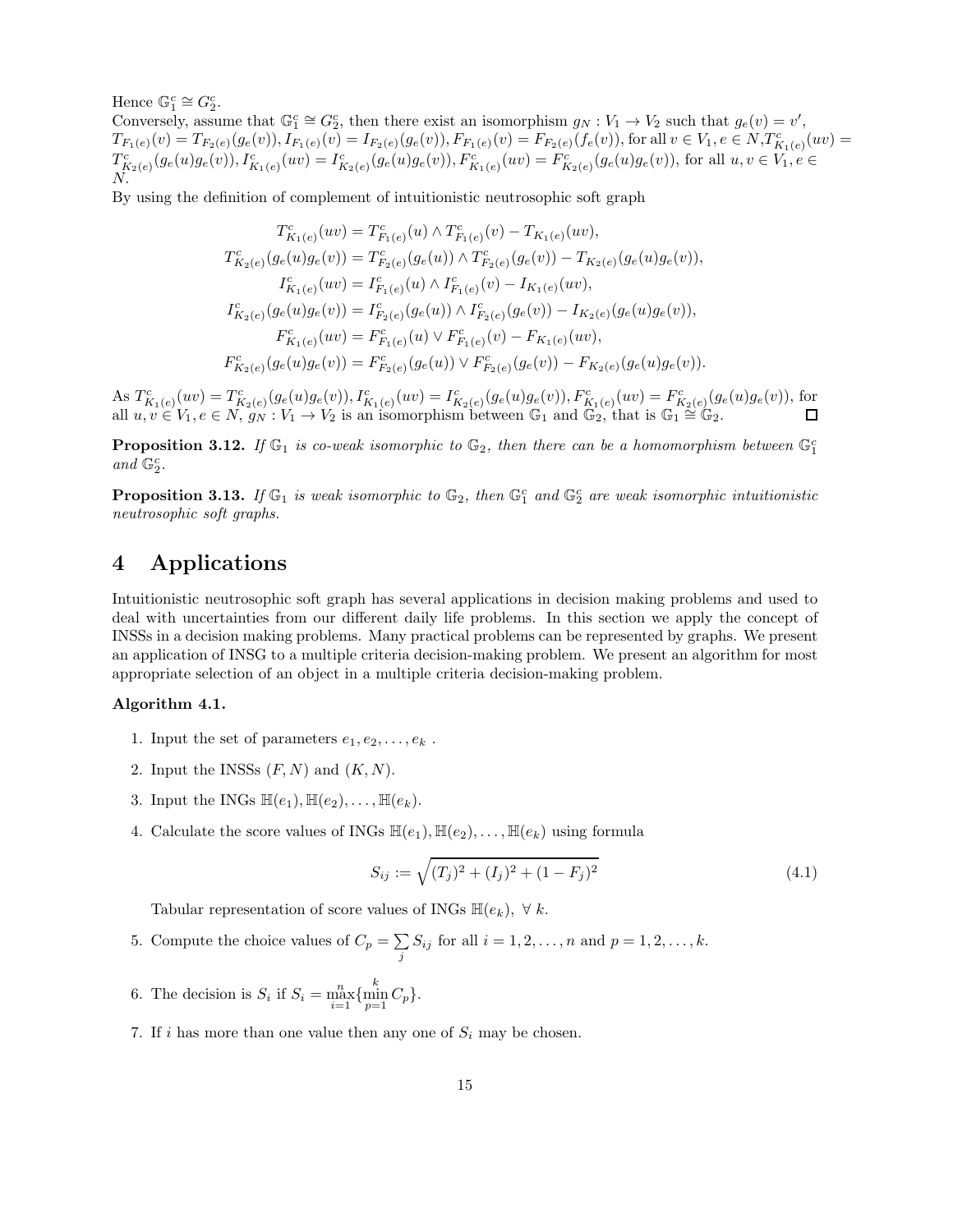An algorithm for the selection of optimal object based upon given set of information.

1. An appropriate selection of a machine for a specific task is an important decision-making problem for a machine manufacturing corporation. The performance of a manufacturing corporation is badly effected by the wrong selection. The main purpose in machine selection is that machine will achieve the require tasks within possible short time and minimum cost. The main purpose is select the machine that will complete the required task within the time available for the lowest possible cost. Rate of productivity, automatic system and price are important aspects consider in selection of a machine. The rate of productivity, value of product and charge of manufacturing depends upon the performance of machine. Mr. X should be an expert or at least familiar with the machine properties, to select a best machine among the parameters (alternatives), i.e., "price", "rate of productivity" and "automatic system". Let  $V = \{m_1, m_2, m_3, m_4, m_5, m_6\}$ , set of six machines to be consider as the universal set and  $N = \{e_1, e_2, e_3\}$  be the set of parameters that characterize the machine, the parameters  $e_1, e_2$  and  $e_3$  stands for "price", "rate of productivity" and "automatic system", respectively. Consider the INSS  $(F, N)$  over V which define the "efficiency of machines" corresponding to the given parameters that Mr. X want to select.  $(K, N)$  is an INSS over  $E = \{m_1m_2, m_2m_3, m_6m_1, m_1m_3, m_1m_4, m_1m_5, m_2m_4, m_2m_5, m_2m_6, m_3m_4, m_3m_5, m_3m_6, m_4m_5,$  $m_4m_6, m_5m_6$ } define degree of truth membership, degree of indeterminacy, and degree of falsity membership of the connection between two machines corresponding to the selected attributes  $e_1$ ,  $e_2$  and  $e_3$ . The INGs  $\mathbb{H}(e_1)$ ,  $\mathbb{H}(e_2)$  and  $\mathbb{H}(e_3)$  of INSG  $\mathbb{G} = {\mathbb{H}(e_1), \mathbb{H}(e_2), \mathbb{H}(e_3)}$  corresponding to the parameters "price", "machinery size" and "automatic system", respectively are shown in Figure 4.1.



Figure 4.1: Intuitionistic neutrosophic soft graph  $\mathbb{G} = \{\mathbb{H}(e_1), \mathbb{H}(e_2), \mathbb{H}(e_3)\}\$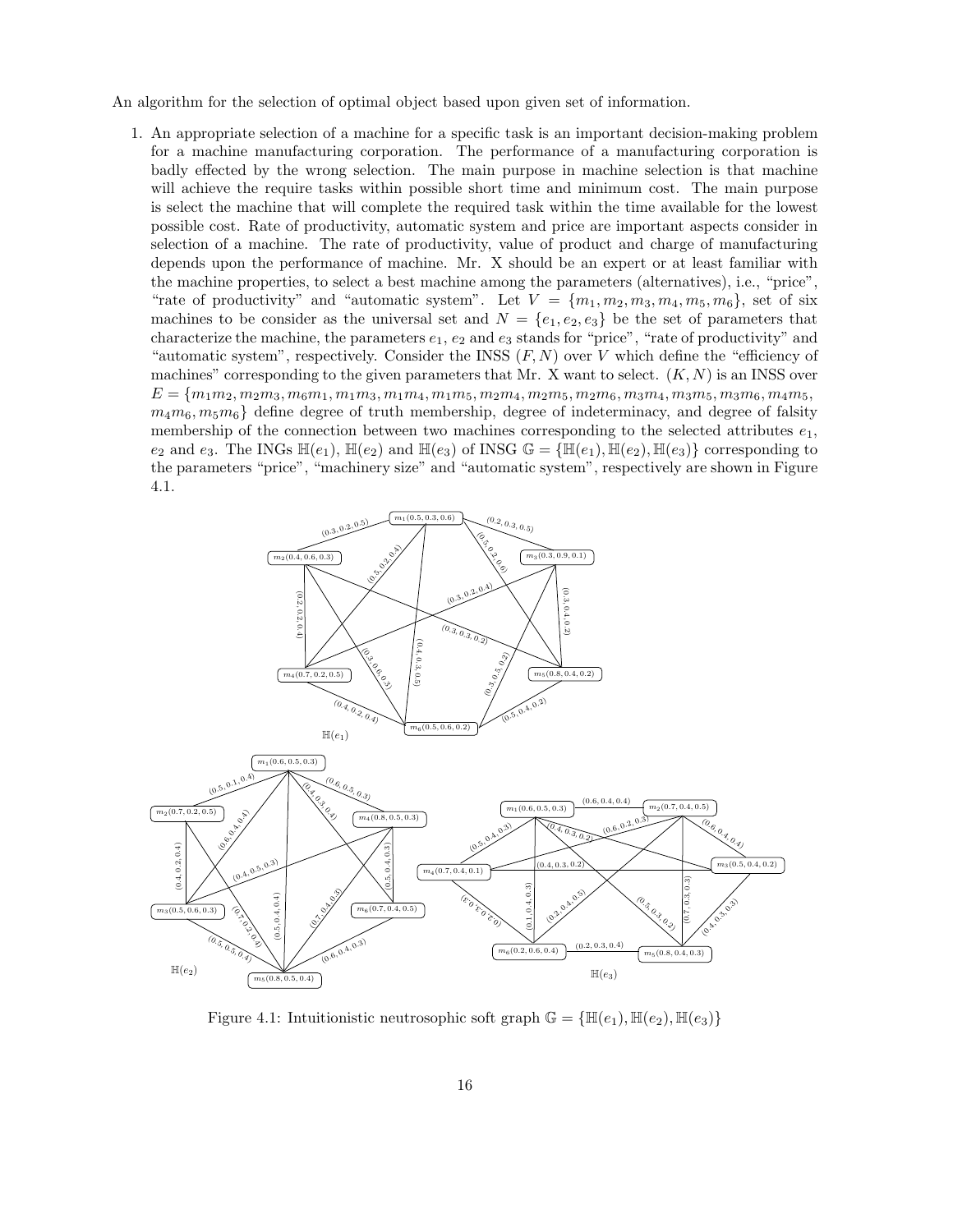Tabular representation of score values of INGs  $\mathbb{H}(e_1)$ ,  $\mathbb{H}(e_2)$ , and  $\mathbb{H}(e_3)$  with normalized score function  $S_{ij} = \sqrt{(T_j)^2 + (I_j)^2 + (1 - F_j)^2}$  and choice value for each machine  $m_i$  for  $i = 1, 2, 3, 4, 5, 6$ .

Table 2: Tabular representation of score values and choice values of  $\mathbb{H}(e_1)$ .

|                | m <sub>1</sub> | m <sub>2</sub> | m <sub>3</sub> | $m_4$    | $m_5$        | m <sub>6</sub> | $m_k$ |
|----------------|----------------|----------------|----------------|----------|--------------|----------------|-------|
| m <sub>1</sub> |                | 0.62           | 0.62           | 0.80     | 0.67         | 0.71           | 3.42  |
| m <sub>2</sub> | 0.62           |                |                | 0.66     | 0.91         | 0.97           | 3.16  |
| m <sub>3</sub> | 0.62           |                |                | 0.70     | 0.94         | 0.99           | 3.25  |
| m <sub>4</sub> | 0.80           | 0.66           | 0.70           | $\Omega$ | $\mathbf{0}$ | 0.75           | 2.91  |
| $m_5$          | 0.67           | 0.91           | 0.94           | $\Omega$ | $\Omega$     | 1.0            | 3.52  |
| $m_6$          | 0.71           | 0.97           | 0.94           | 0.75     | 1.0          | $\mathbf{0}$   | 4.37  |

Table 3: Tabular representation of score values and choice values of  $\mathbb{H}(e_2)$ .

|                | m <sub>1</sub> | m <sub>2</sub> | m <sub>3</sub> | $m_4$   | $m_5$        | m <sub>6</sub> | $m_k$ |
|----------------|----------------|----------------|----------------|---------|--------------|----------------|-------|
| m <sub>1</sub> |                | 0.79           | 0.94           | $1.0\,$ | 0.88         | 0.78           | 4.39  |
| m <sub>2</sub> | 0.79           |                | 0.75           |         | 0.94         |                | 2.48  |
| m <sub>3</sub> | 0.94           | 0.75           |                | 0.95    | 0.93         |                | 3.57  |
| $m_4$          | 1.0            |                | 0.95           |         | $1.0\,$      | 0.95           | 3.9   |
| $m_5$          | 0.88           | 0.94           | 0.93           | 1.0     | $\mathbf{0}$ | $1.0\,$        | 4.75  |
| m <sub>6</sub> | 0.78           |                |                | 0.95    | 1.0          | $\theta$       | 2.73  |

Table 4: Tabular representation of score values and choice values of  $\mathbb{H}(e_3)$ .

|                | m <sub>1</sub> | m <sub>2</sub> | m <sub>3</sub> | $m_4$ | $m_5$   | m <sub>6</sub> | $m_k$ |
|----------------|----------------|----------------|----------------|-------|---------|----------------|-------|
| m <sub>1</sub> |                | 0.94           | 0.94           | 0.95  | 0.99    | 0.81           | 4.63  |
| m <sub>2</sub> | 0.94           |                | 0.94           | 0.94  | $1.0\,$ | 0.67           | 4.49  |
| m <sub>3</sub> | 0.94           | 0.94           |                | 0.94  | 0.86    |                | 3.68  |
| $m_4$          | 0.95           | 0.94           | 0.94           |       |         | 0.79           | 3.62  |
| $m_5$          | 0.99           | $1.0\,$        | 0.86           |       |         | 0.70           | 3.55  |
| m <sub>6</sub> | 0.81           | 0.67           |                | 0.79  | 0.70    | $\cup$         | 2.97  |

The decision is  $S_i$  if  $S_i = \max_{i=1}^6 \{\min_{p=1}^3 m_p\} = \max_{i=1}^6 \{3.42, 2.48, 3.25, 2.91, 3.52, 2.73\} = 3.52$ . Clearly, the maximum score value is 3.52, scored by the  $m_5$ . Mr. X will buy the machine  $m_5$ .

2. We present a multi-criteria decision making problem for product marketing if there are multiple brands of a product, product marketing has intuitionistic neutrosophic behaviour. Consider Mr. X who is a retail owner wants to maximize his profit by selling some electronic items which meets all the requirements set by a retail outlet owner. Let  $V = \{S_1, S_2, S_3, S_4, S_5\}$  be a set of five brands of an item to be sold in an international market, and let  $N = \{e_1 = \text{``price''}, e_2 = \text{``quality''}\}\$ be a set of parametric factors in product marketing. Let  $(F, N)$  be the INSS over V, which describe the effectiveness of the brands,  $T_{F(e_k)}(S_i)$ ,  $T_{F(e_k)}(S_i)$ , and  $T_{F(e_k)}(S_i)$ , for  $i = 1, 2, ..., 5, k = 1, 2$  represents the degree of membership (goodness), degree of indeterminacy and degree of non-membership (poorness) of the brands corresponding to the parameters  $e_1 = \text{``price''}$  and  $e_2 = \text{``quality''}$ , respectively and  $(K, N)$  be the INSS on  $E = \{S_1S_2, S_1S_4, S_1S_3, S_2S_3, S_3S_4, S_2S_5, S_3S_5, S_1S_5, S_4S_5\}$  describe the relationship between brands corresponding to the parameters  $e_1 = \text{``price''}$  and  $e_2 = \text{``quality''}$ . The INSG is shown in Figure 4.2. The method for selection of brand in product marketing is presented in Algorithm 4.2.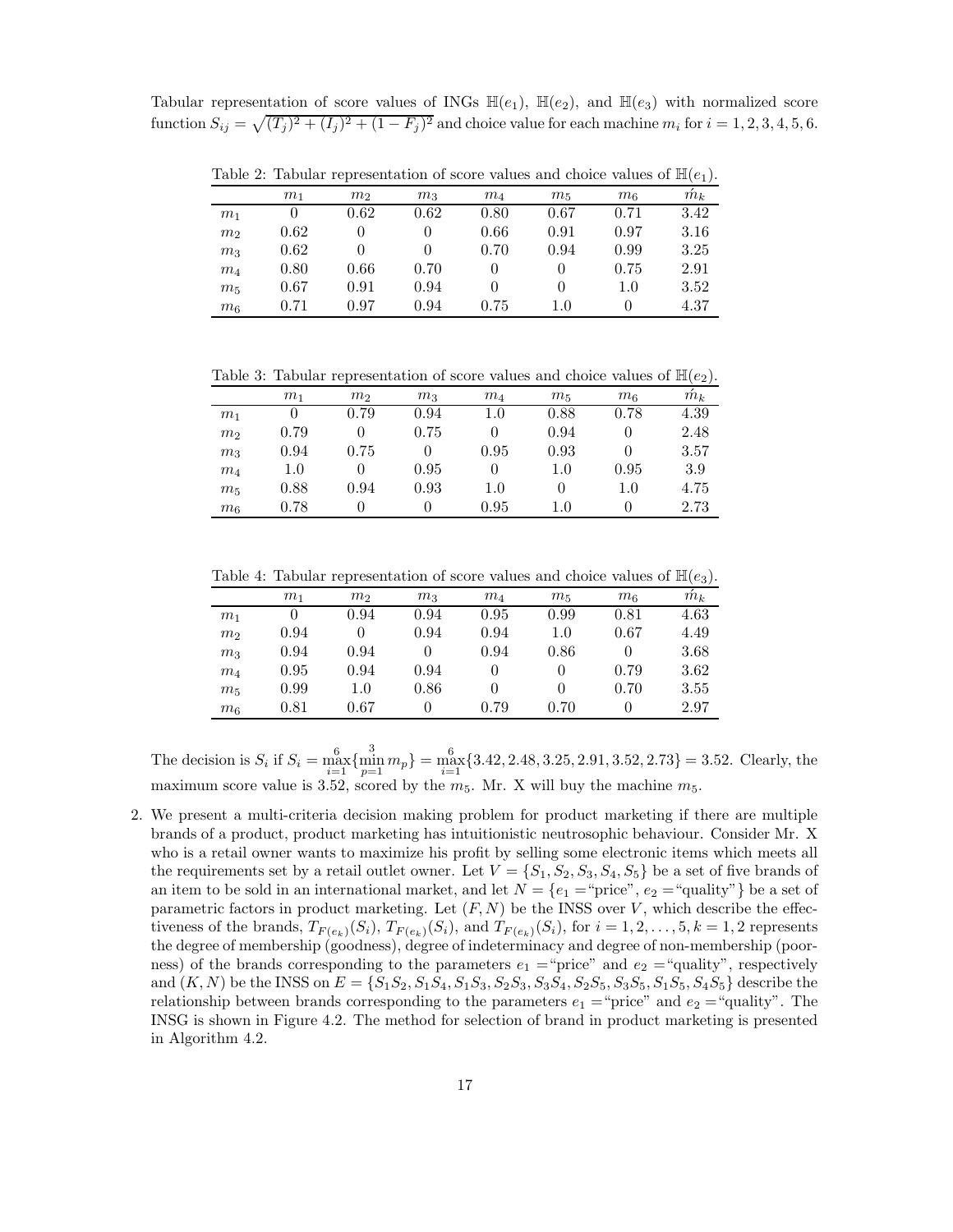#### Algorithm 4.2.

- (a) Input the set of parameters  $e_1, e_2, \ldots, e_k$ .
- (b) Input the INSSs  $(F, N)$  and  $(K, N)$ .
- (c) Construct ING  $\mathbb{H}(e_1) \cap \mathbb{H}(e_2) \cap \ldots \cap \mathbb{H}(e_k)$ .
- (d) Calculate the average score values of INGs  $\mathbb{H}(e)$  using formula

$$
\zeta_{ij} := \frac{T_{j|F(e)} + I_{j|F(e)} + 1 - F_{j|F(e)}}{3},\tag{4.2}
$$

Tabular representation of score values of INGs  $\mathbb{H}(e)$ .

- (e) Compute the choice values of  $C_i = \sum_j \zeta_{ij}$  for all  $i = 1, 2, ..., n$ .
- (f) The decision is  $S_i$  if  $S_i = \max_{i=1}^n C_i$ .
- (g) If i has more than one value then any one of  $S_i$  may be chosen.



Figure 4.2: Intuitionistic neutrosophic soft graph.

The ING  $\mathbb{H}(e_1) \cap \mathbb{H}(e_2)$  is shown in Figure 4.3. and tabular representation of average score values of ING is shown in Table 5.



Figure 4.3:  $\mathbb{H}(e_1) \cap \mathbb{H}(e_2)$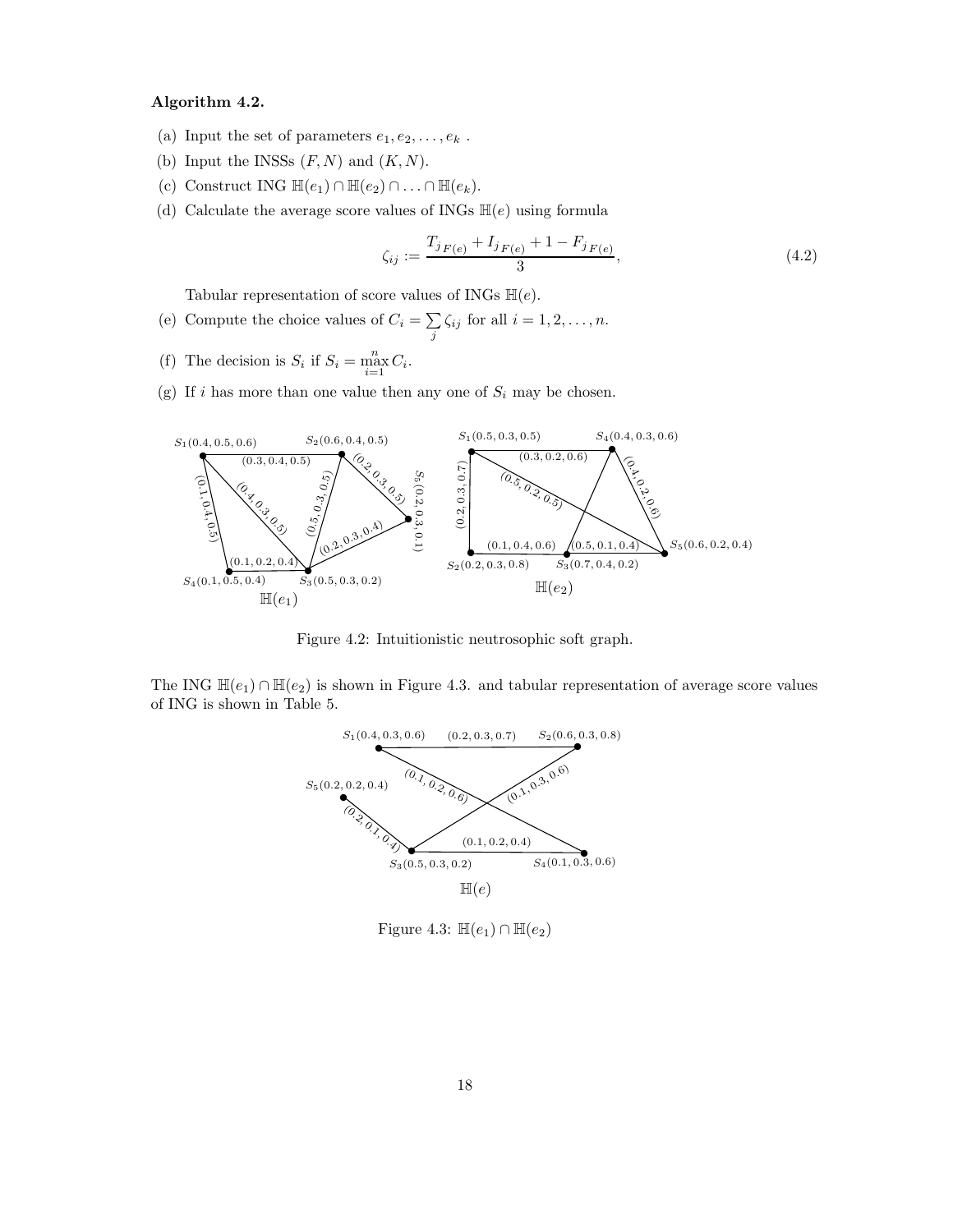Table 5: Tabular representation of score values with choice values.

|                 | Ν1   | $\mathcal{D}2$ | Ο3   | $S_4$ | 25   |         |
|-----------------|------|----------------|------|-------|------|---------|
| $\mathcal{D}_1$ |      | 0.27           |      | 0.23  |      | $0.5\,$ |
| $S_2$           | 0.27 |                | 0.27 | 04    |      | 0.54    |
| $S_3$           |      | 0.27           |      | 0.30  | 0.30 | 0.87    |
| $S_4$           | 0.23 |                | 0.30 |       |      | 0.53    |
| $S_5$           |      |                | 0.30 |       |      | 0.30    |

Clearly, the maximum score value is 0.87, scored by the  $S_3$ . Mr. X will choose the brand  $S_3$ .

## References

- [1] Akram, M., and Nawaz, S. (2015). Operations on soft graphs. Fuzzy Information and Engineering, 7, 423-449.
- [2] Akram, M., and Nawaz, S. (2015). On fuzzy soft graphs. Italian journal of pure and applied mathematics, 34, 497–514.
- [3] Akram, M., and Shahzadi, S. (2016). Novel intuitionistic fuzzy soft multiple-attribute decision-making methods. Neural Computing and Applications, doi:10.1007/s00521-016-2543-x 1–13.
- [4] Akram, M., and Shahzadi, S. (2016). Neutrosophic soft graphs. Journal of Intelligent and Fuzzy Sysytems, 1–24.
- [5] Atanassov, K. T. (1983). Intuitionistic fuzzy sets, VII ITKR's Session, Deposed in Central for Science-Technical Library of Bulgarian Academy of Sciences, 1697/84, Sofia, Bulgaria, June, (Bulgarian).
- [6] Bhattacharya, P. (1987). Some remarks on fuzzy graphs. Pattern Recognition Letters, 6(5), 297–302.
- [7] Bhowmik, M., and Pal, M. (2009). Intuitionistic neutrosophic set. Journal of Information and Computing Science, 4(2), 142–152.
- [8] Bhowmik, M., and Pal, M. (2010). Intuitionistic neutrosophic set relations and some of its properties. Journal of Information and Computing Science, 5(3), 183–192.
- [9] Broumi, S., and Smarandache, F. (2013). More on intuitionistic neutrosophic soft sets. Computer Science and Information Technology,  $1(4)$ , 257-268.
- [10] Basu, T. M., Mahapatra, N. K., and Mondal, S. K. (2012). Different types of matrices in intuitionistic fuzzy soft set theory and their application in predicting terrorist attack. International Journal of Managment, IT and Engineering, 2(9), 73–105.
- [11] Broumi, S. (2013). Generalized neutrosophic soft set. International Journal of Computer Science, Engineering and Information Technology(IJCSEIT) 3(2) 17–30.
- [12] Cagman, N., and Enginoglu, S. (2010). Soft matrix theory and its decision making. Computers and Mathematics with Applications, 59(10), 3308–3314.
- [13] Deli, I., and Broumi, S. (2015). Neutrosophic soft matrices and NSM-decision making. Journal of Intelligent and Fuzzy Systems 28(5), 2233-2241.
- [14] Feng, F., Akram, M., Davvaz, B., and Fotea, V. L. (2014). A new approach to attribute analysis of information systems based on soft implications. Knowledge-Based Systems, 70, 281–292.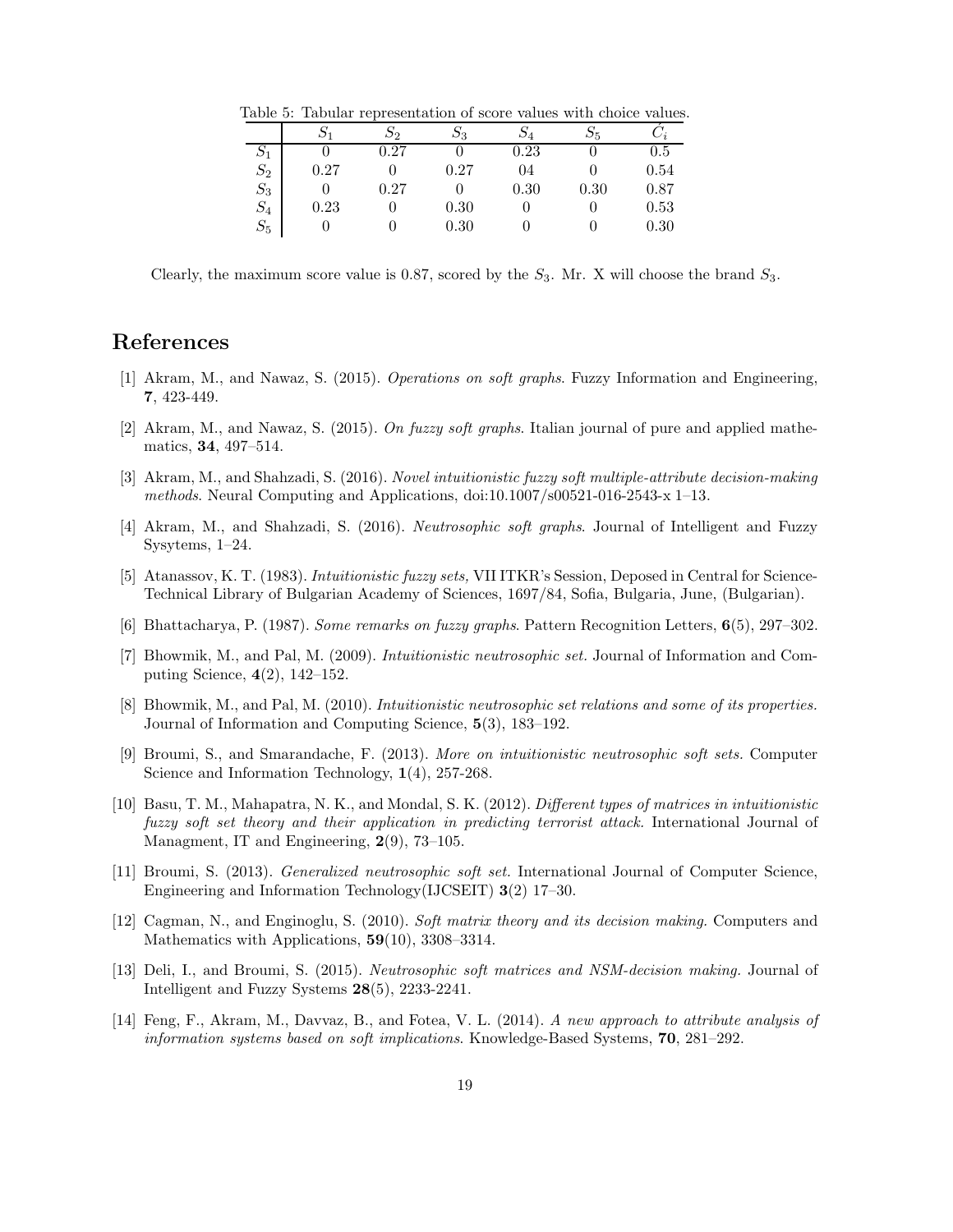- [15] Guo, Y., and Cheng, H. D. (2009). New neutrosophic approach to image segmentation. Pattern Recognition,  $42(5)$ , 587–595.
- [16] Kovkov, D. V., Kolbanov, V. M., and Molodtsov, D. A. (2007). Soft sets theory-based optimization. Journal of Computer and Systems Sciences International, 46(6), 872–880.
- [17] Kharal, A. (2010). Distance and similarity measures for soft sets. New Mathematics and Natural Computation, 6(3), 321–334.
- [18] Maji, P. K., Biswas, R., and Roy, A. R. (2001). Fuzzy soft sets. The Journal of Fuzzy Mathematics, 9(3), 589–602.
- [19] Maji, P. K., Biswas, R., and Roy, A. R. (2001). Intuitionistic fuzzy soft sets. The Journal of Fuzzy Mathematics, 9(3), 677–692.
- [20] Maji, P. K. (2012). A neutrosophic soft set approach to a decision making problem. Annals of Fuzzy Mathematics and Informatics,  $3(2)$ , 313–319.
- [21] Maji, P. K. (2013). Neutrosophic soft set. Annals of Fuzzy Mathematics and Informatics, 5(1), 157-168.
- [22] Maji, P. K., Biswas, R., and Roy, A. R. (2001). Intuitionistic fuzzy soft sets, The Journal of Fuzzy Mathematics, 9(3), 677–691.
- [23] Majumdar, P., and Samanta, S. K. (2008). Similarity measure of soft sets. New Mathematics and Natural Computation, 4(1), 1–12.
- [24] Maji, P. K., Roy, A. R., and Biswas, R. (2004). Fuzzy soft sets. The Journal of Fuzzy Mathematics, 9(3), 589–602.
- [25] Majumdar, P., and Samanta, S. K. (2014). On similarity and entropy of neutrosophic sets. Journal of Intelligent and fuzzy Systems, 26(3), 1245–1252.
- [26] Molodtsov, D.A. (1999). Soft set theory-first results. Computers and Mathematics with Applications, 37, 19–31.
- [27] Mordeson, J.N., and Nair, P.S. (1998). Fuzzy graphs and fuzzy hypergraphs. Physica Verlag, Heidelberg ; Second Edition 2001.
- [28] Rosenfeld, A. Fuzzy graphs, fuzzy Sets and their applications to cognitive and decision processes (Proceeding of U.S.-Japan Sem., University of California, Berkeley, Calif, 1974) (L. A. Zadeh, K. S. Fu, and M. Shimura, eds.), Academic Press, New York, 1975, 77-95.
- [29] Shahzadi, S., and Akram, M. (2016). Intuitionistic fuzzy soft graphs with applications. Journal of Applied Mathematics and Computing, doi:10.1007/s12190-016-1041-8 1–24.
- [30] Said, B., and Smarandache, F. (2013). Intuitionistic neutrosophic soft set. Journal of Information and Computer Science, 8(2), 130–140.
- [31] Smarandache, F. (2010). Neutrosophic set, a generalisation of the intuitionistic fuzzy sets. International Journal of Pure and Applied Mathematics, 24, 289–297.
- [32] Sahin, R., and Kucuk, A. (2014). On similarity and entropy of neutrosophic soft sets. Journal of Intelligent and Fuzzy Systems: Applications in Engineering and Technology, 27(5), 2417–2430.
- [33] Wang, H., Smarandache, F., Zhang, Y., and Sunderraman, R. (2010). Single valued neutrosophic sets. Multispace and Multistructure 4 410–413.